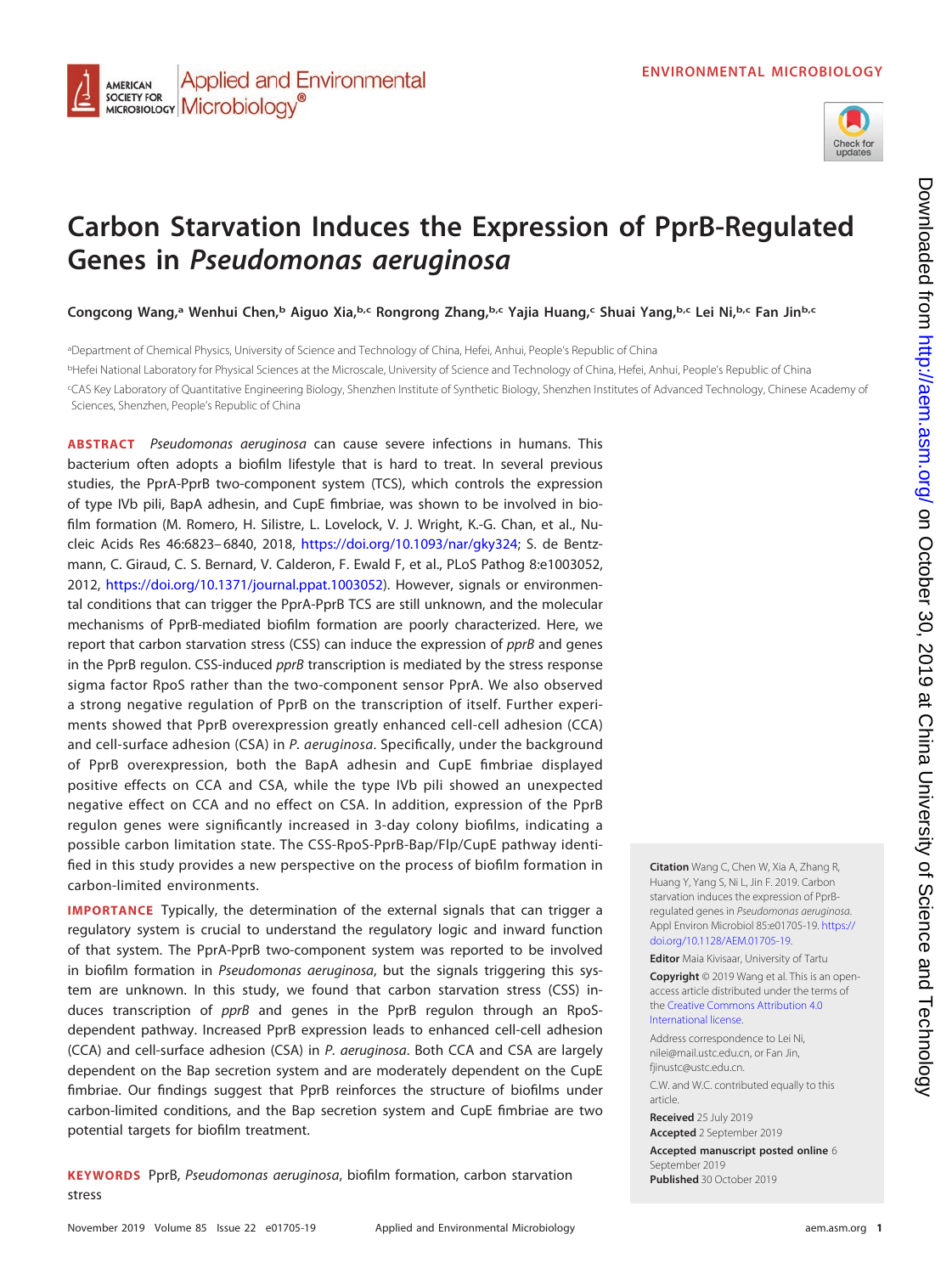*P*seudomonas aeruginosa is a ubiquitous opportunistic pathogen responsible for many human infections, especially in cystic fibrosis patients [\(1](#page-15-0)[–](#page-15-1)[3\)](#page-15-2). In many cases of chronic infections, bacteria live in biofilm communities, and increasingly, they are becoming resistant to the human immune system and antibiotic treatments [\(4](#page-15-3)[–](#page-15-4)[11\)](#page-15-5). Cells in biofilms are typically embedded within a self-produced matrix of extracellular polymeric substances (EPSs) containing polysaccharides, proteins, lipids, and nucleic acids [\(12](#page-15-6)[–](#page-15-7)[16\)](#page-15-8). Because of its key role in protecting the interior of the community from being killed by antibiotics or immune cells, the dense extracellular matrix has attracted substantial attentions. Numerous studies have pointed out the importance of two extracellular polysaccharides, Pel and Psl, in maintaining functional biofilm structures in P. aeruginosa [\(17](#page-15-9)[–](#page-15-10)[21\)](#page-15-11). Yet in one previous study, a hyperbiofilm phenotype that was independent of Pel and Psl was identified [\(22\)](#page-16-0). Cells in this biofilm exhibited overexpression of PprB, decreased type III secretion, and increased drug susceptibility [\(22\)](#page-16-0). PprB is a two-component response regulator that controls the transcription of numer-ous genes in P. aeruginosa [\(22,](#page-16-0) [23\)](#page-16-1). Moreover, the pprB mutant strain was recently shown to form a significantly reduced biofilm in microfluidics systems [\(24\)](#page-16-2). These results suggest that PprB and its downstream regulated proteins can dominate the formation of biofilm via a Pel- and Psl-independent pathway.

The PprB regulon contains multiple open reading frames, including genes encoding type I secretion system components (bapA-bapD), CupE CU fimbriae, and type IVb pili, all of which are positively and directly regulated by PprB at the transcriptional level [\(22\)](#page-16-0). The bapA, bapB, bapC, and bapD (PA1874-1877) genes consist of an operon in which bapA encodes a large externalized repeat-rich adhesin [\(22\)](#page-16-0). In addition, BapA protein was found mainly in the supernatant of bacterial culture and associated loosely with the cell surface [\(22\)](#page-16-0). This raises the question whether BapA can enhance cell adhesion to surfaces. Meanwhile, the CupE fimbriae are cell-surface-associated structures that play an important role in both microcolony and three-dimensional (3D) mushroom formations during biofilm development [\(25\)](#page-16-3). The type IVb pili are referred to as the tight adherence (Tad) pili and are important in bronchial epithelial cell adhesion and host colonization [\(26,](#page-16-4) [27\)](#page-16-5). In P. aeruginosa, the Flp pilin consists of the main structure of the type IVb pilus filament and the tad locus proteins (RcpC-TadG) are responsible for ordered secretion, folding, and the assembly of tens of thousands of pilin subunits [\(28\)](#page-16-6). A previous study had revealed that BapA adhesin, CupE fimbriae, and type IVb pili together contribute to the aforementioned hyperbiofilm phenotype [\(22\)](#page-16-0).

The phenotypes of PprB overexpression in P. aeruginosa have been well documented. However, in the wild-type strain, the exact external signals or environmental conditions that trigger the PprB pathway remain unknown. Transcriptional studies of flp,  $rcpC$ , and  $cupE$  promoters under shaking conditions have indicated that these genes are commonly induced in stationary phase [\(25,](#page-16-3) [26\)](#page-16-4). In this study, we demonstrated that carbon starvation stress (CSS) triggers the expression of multiple PprB-regulated genes in P. aeruginosa. The induction of PprB-regulated genes is dependent on the RpoScontrolled overexpression of PprB rather than on the signal transduction of the putative sensor kinase PprA. We further demonstrate the roles of type IVb pili, CupE fimbriae, and BapA adhesin in cell-cell adhesion (CCA) and cell-surface adhesion (CSA) by P. aeruginosa. We also observed significant transcriptional increases in PprB regulon genes in colony biofilms after 3 days of cultivation. The CSS-RpoS-PprB-BapA/Flp/CupE signaling pathway determined in this study provides a new perspective on the process of biofilm formation and may be helpful in directing biofilm treatment.

## **RESULTS**

*flp* **transcription is induced under CSS.** Using the superfolder green fluorescent protein (SfGFP), a reporter expression system (see Materials and Methods and Fig. S1 in the supplemental material) was established to assess the transcriptional activity of the flp promoter. The reporter strain was first cultured to exponential phase using sodium succinate as the sole carbon source. When cells were washed and introduced to the same medium without sodium succinate, flp transcription responded quickly to carbon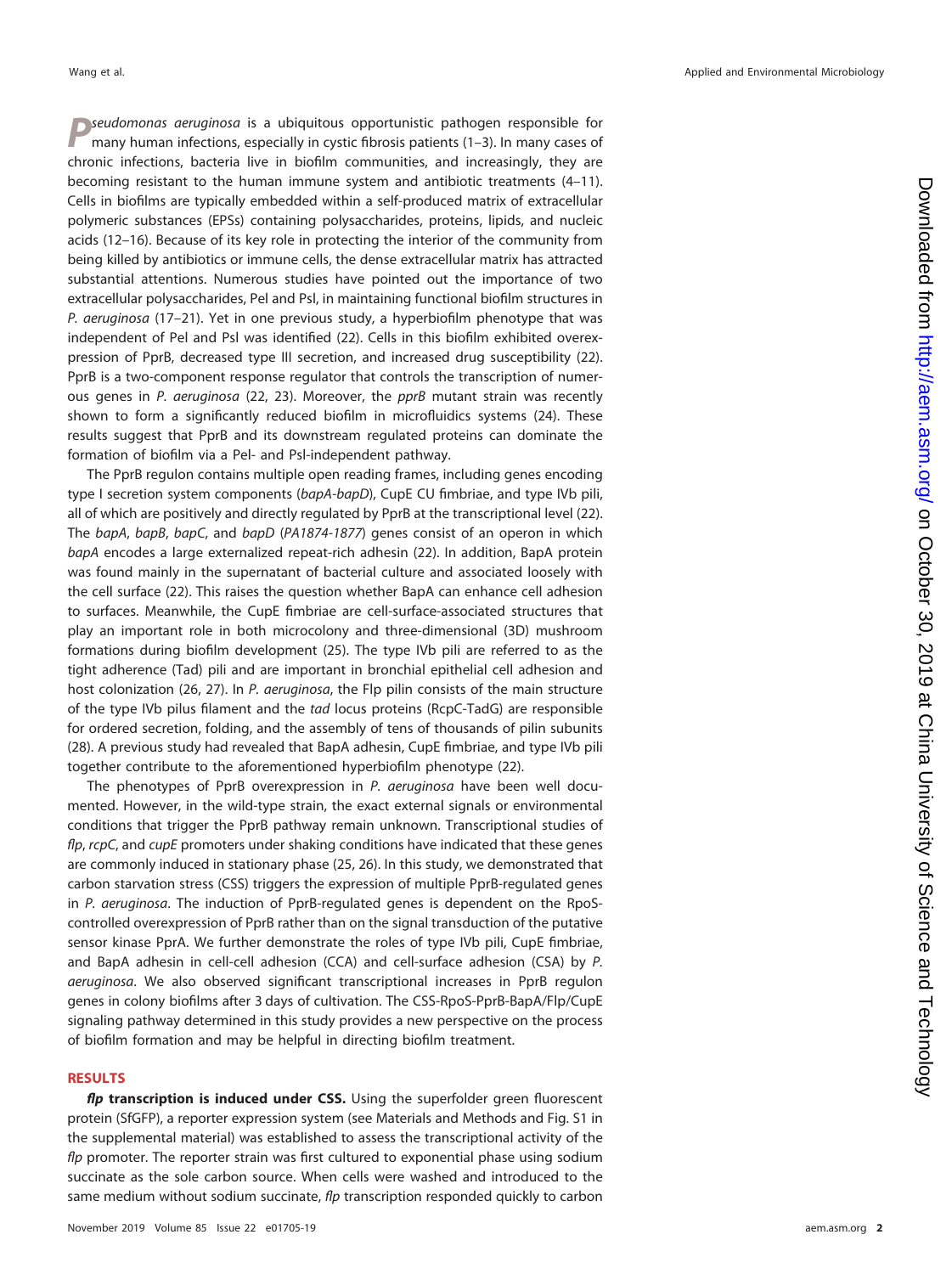

<span id="page-2-0"></span>**FIG 1** flp transcription is induced under CSS. (A) SfGFP time-lapse imaging of flp transcriptional reporter cells after carbon deprivation. (B) Resulting expression values of flp transcriptional reporter over time after carbon deprivation or flp expression over time after carbon complementation of 4-h CSS pretreated cells. (C) Expression values of flp transcriptional reporter using different carbon sources at exponential phase or after 5-h carbon deprivation. Statistical analysis used pairwise strain comparisons (t test). \*\*\*,  $P < 0.001$ .

deprivation. There was a large amount of heterogeneity in SfGFP expressed by the flp promoter among cells [\(Fig. 1A;](#page-2-0) see also Fig. S2A); the coefficient of variation (CV) for SfGFP expression was 4-fold higher than that of cyan-excitable orange fluorescent protein (CyOFP) expressed by a constitutive promoter (Fig. S2B). SfGFP fluorescence showed an approximately 50-fold ( $P < 0.001$ ) induction after 5 h of carbon deprivation [\(Fig. 1B\)](#page-2-0). To test whether carbon limitation is the only inducer of  $flp$  transcription, a bacterial culture that had already experienced 4 h of carbon deprivation was supplemented with 30 mM sodium succinate. SfGFP fluorescence decreased quickly upon succinate addition, and the half-life (1 h) of this decay was approximately the doubling time of cells, indicating that  $f/p$  promoter activity had halted immediately [\(Fig. 1B\)](#page-2-0). Furthermore, flp transcription was similarly induced when we replaced sodium succinate with other types of carbon sources and repeated the carbon deprivation experi-ment [\(Fig. 1C\)](#page-2-0). All these results indicate that CSS can induce flp transcription in P. aeruginosa.

**PprB is essential for the CSS response of** *flp* **transcription.** We next investigated the potential regulators involved in controlling flp expression under CSS. Previously, flp transcription was reported to be mainly dependent on the PprA-PprB two-component regulatory system [\(26\)](#page-16-4). Moreover, the carbon catabolite control system CbrAB-Crc-CrcZ in P. aeruginosa was found to be involved in the hierarchical management of carbon sources through the regulation of gene expression at both the transcriptional and translational levels [\(29,](#page-16-7) [30\)](#page-16-8). In addition, a LasR binding site had been predicted to be upstream of the flp coding sequence, suggesting that the quorum sensing system may also be involved. We thus monitored the expression of the flp reporter in pprB, cbrA cbrB, and lasR rhlR mutant strains before and after carbon deprivation. flp expression in response to CSS was completely eliminated in the *pprB* mutant, while the responses in cbrAB and lasR rhIR mutants upon CSS were similar to that of the wild-type strain [\(Fig.](#page-3-0) [2A\)](#page-3-0). Thus, we concluded that PprB is essential for the CSS-induced expression of  $flp$ .

**Transcription of** *cupE* **and** *tad* **locus is also induced under CSS and is PprBdependent.** Expression of two gene clusters, the tad locus encoding proteins required for type IVb pili assembly and the *cupE* locus encoding nonarchetypal fimbrial subunits,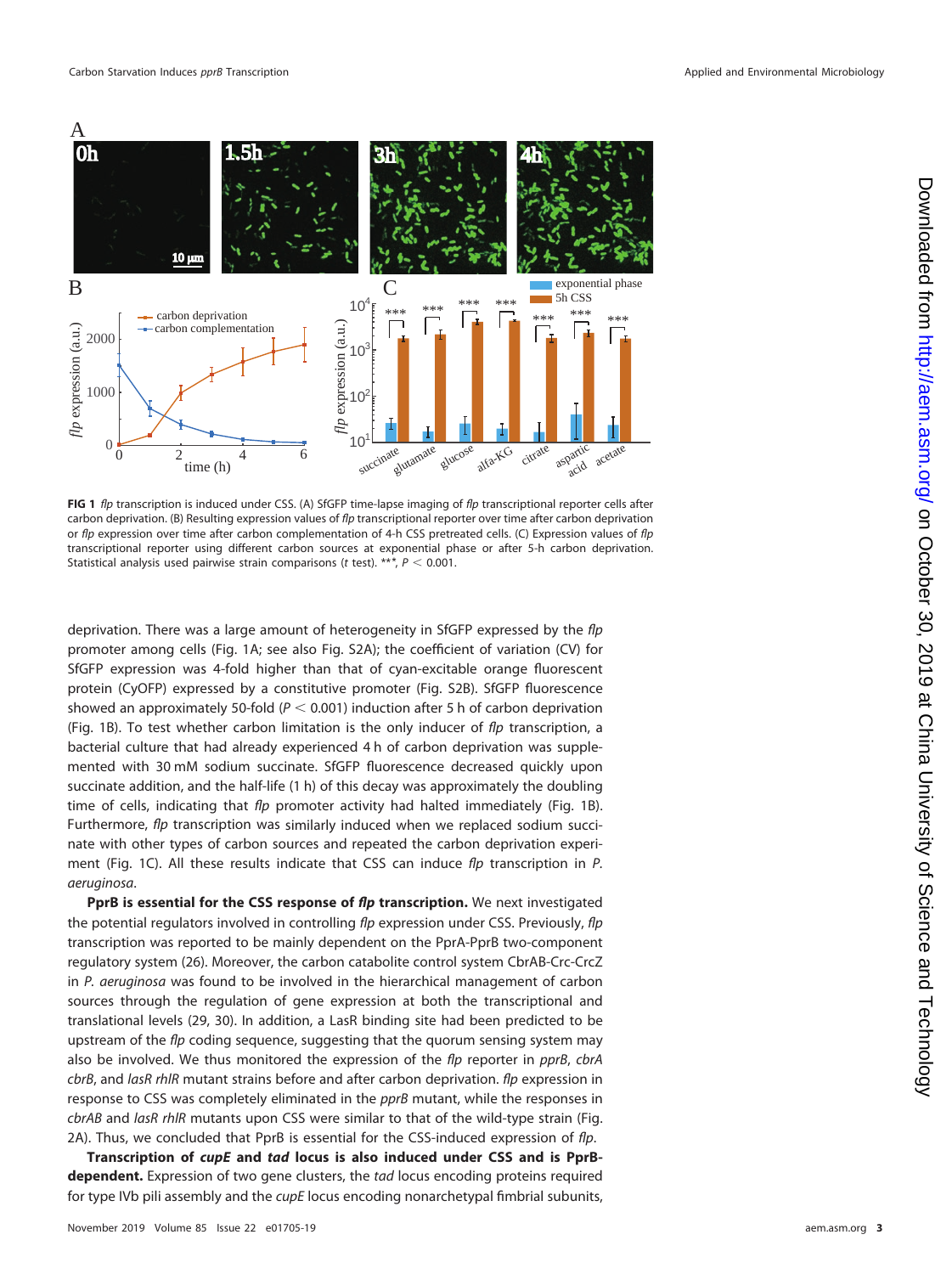

<span id="page-3-0"></span>**FIG 2** PprB-regulated genes are induced under CSS. (A) Expression values of flp transcriptional reporter in different mutants of P. aeruginosa at exponential phase or after 5-h carbon deprivation. (B) Expression values of cupE or rcpC transcriptional reporters in wild-type or pprB mutant strains at exponential phase or after 5-h carbon deprivation. (C) RNA-seq fold change values of mRNA levels of PprB-regulated genes in response to CSS. All data are from three independent experiments and shown as the means  $\pm$  standard deviations (SDs). Statistical analysis was based on pairwise strain comparisons (t test).  $***$ ,  $P < 0.001$ ; ns, not significant.

are both controlled by PprB through direct transcriptional regulation [\(25,](#page-16-3) [26\)](#page-16-4). We speculated that the expression of these two loci is also induced under CSS. The fluorescence intensities of transcriptional reporters for cupE and rcpC were monitored in both wild-type and pprB mutant strains. Consistent with our speculation, in the wild type, cupE and rcpC showed 9-fold (P  $<$  0.001) and 14-fold (P  $<$  0.001) increases, respectively, in expression after carbon deprivation, whereas in the pprB mutant, rcpC expression in response to CSS was eliminated, while cupE expression was only 2-fold  $(P < 0.001)$  induced [\(Fig. 2B\)](#page-3-0).

The PprB regulon includes genes involved in Pseudomonas quinolone signal (PQS) systems, type 1 secretion systems containing bapA, bapB, bapC, and bapD, and the aforementioned type IVb pili and CupE fimbrial assembly systems [\(22\)](#page-16-0). We further checked the responses of other PprB-regulated genes under CSS using transcriptome sequencing (RNA-seq). Most of the genes within the PprB regulon were upregulated after 6 h of carbon deprivation, with a fold change from 2 to nearly 100 [\(Fig. 2C\)](#page-3-0). Therefore, the PprA-PprB two-component system was determined to be a key node in the P. aeruginosa CSS response.

**Increased expression of PprB under CSS contributes primarily to the transcriptional induction of PprB-regulated genes.** We then focused on how the PprA-PprB system responds to CSS. A previous study indicated that PprA functions as a sensor kinase, responsible for PprB phosphorylation in response to external signals [\(23\)](#page-16-1). Thus, we considered that the CSS signal should be transmitted through PprA. However, reporters in a pprA mutant exhibited similar responses to CSS as in the wild type [\(Fig.](#page-4-0) [3A](#page-4-0) and [B\)](#page-4-0). Therefore, although PprB mediates the transcriptional response of related genes, the CSS signal is not transmitted through PprA. Another possibility is that the CSS signal may trigger the expression of  $pprB$  (which was already observed in the RNA-seq result), thereby upregulating the expression of related genes. We further constructed a pprB transcriptional reporter in P. aeruginosa and investigated its response to CSS. Consistent with the RNA-seq data, the fluorescence of the pprB reporter in wild-type cells was increased approximately 10-fold ( $P < 0.001$ ) upon 5 h of carbon starvation [\(Fig. 3C\)](#page-4-0).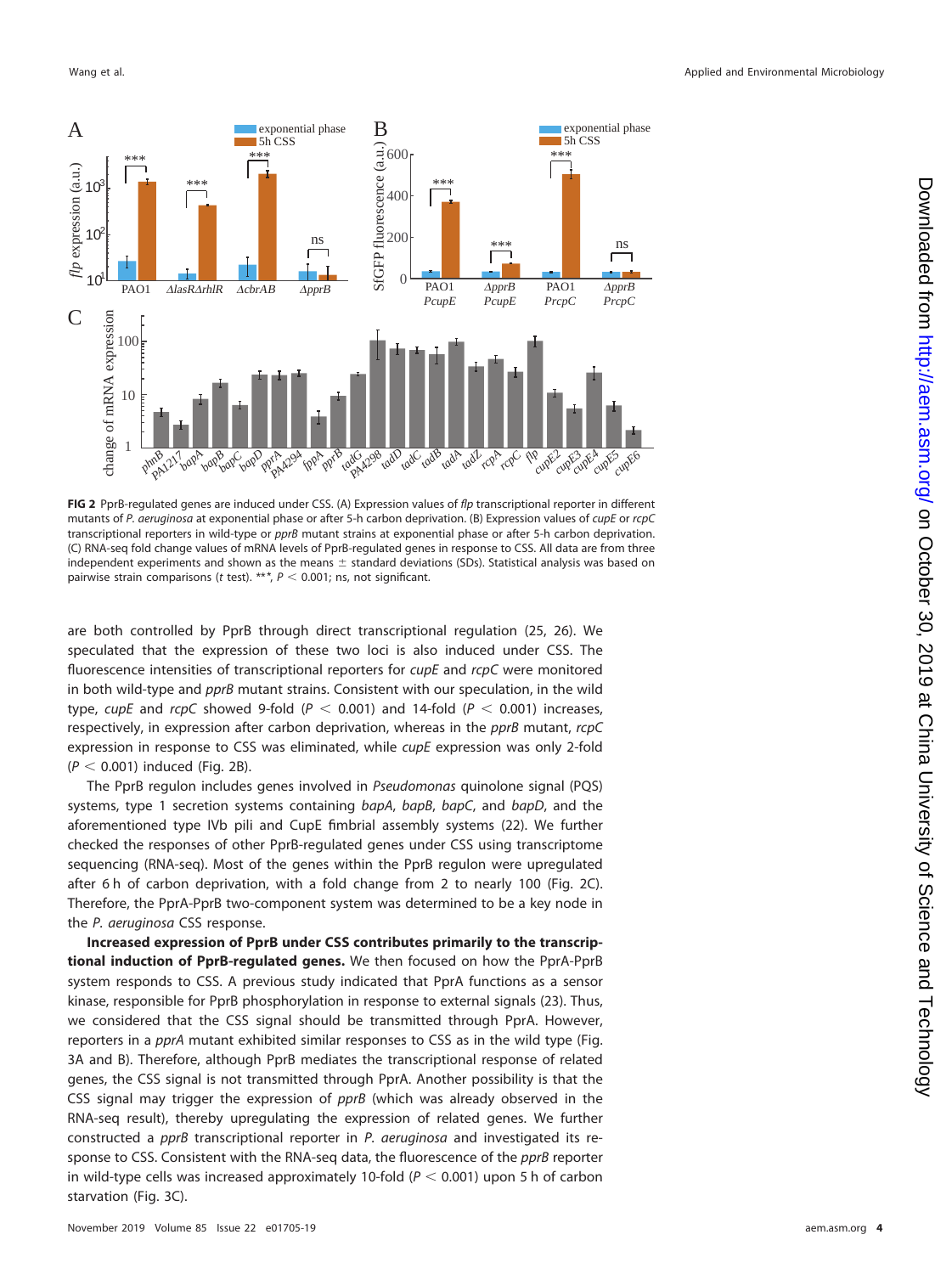

<span id="page-4-0"></span>**FIG 3** Increased expression of PprB under CSS contributes primarily to the transcriptional induction of PprBregulated genes. (A) Expression values of flp, cupE, or rcpC transcriptional reporters in the pprA mutant strain at exponential phase or after 5-h carbon deprivation. (B) Fold change values of flp, cupE, or rcpC expression upon 5-h carbon deprivation in wild-type, pprA mutant, or PApprB1 strains. (C) Expression values of pprB transcriptional reporters in the wild-type strain at exponential phase or after 5-h carbon deprivation. (D) Expression values of flp, cupE, or rcpC transcriptional reporters in the PApprB1 (PprB was constitutively overexpressed) strain at exponential phase or after 5-h carbon deprivation. All data are from three independent experiments and shown as the means  $\pm$  SDs. Statistical analysis was based on pairwise strain comparisons (t test).  $*$ ,  $P$  < 0.05;  $*$ ,  $P$  < 0.01;  $***$ ,  $P < 0.001$ ; ns, not significant.

To further check whether the transcriptional inductions of PprB-regulated genes under CSS could be explained by increased PprB expression, reporters of flp, cupE, and rcpC were measured in a PApprB1 strain in which pprB was constitutively overexpressed. This PApprB1 strain was constructed by introducing the pprB gene into the chromosomal attTn7 site of the pprB knockout strain. Notably, the exogenously introduced pprB gene was driven by the arabinose-inducible promoter  $P_{BAD}$ . Exponentialphase expressions of the reporters increased more than 10-fold in PApprB1 compared to that in the wild type [\(Fig. 2B](#page-3-0) and [3D\)](#page-4-0), consistent with the fact that PprB positively controls transcription of these genes. However, CSS failed to induce the same expression changes of flp, cupE, and rcpC in PApprB1. Only 3-fold (P  $<$  0.05), 1.5-fold (P  $<$ 0.01), and 0-fold increases for  $flp$ ,  $cupE$ , and  $rcpC$ , respectively, were observed in PApprB1 [\(Fig. 3B](#page-4-0) and [D\)](#page-4-0), in contrast to the corresponding 50-fold ( $P < 0.001$ ), 9-fold ( $P < 0.001$ ), and 14-fold ( $P < 0.001$ ) increases in PAO1 [\(Fig. 3B\)](#page-4-0). Therefore, we conclude that transcriptional induction of  $cupE$ , rcpC, and flp under CSS is primarily driven by increased expression of PprB.

**Increased expression of PprB under CSS is controlled by RpoS.** We continued to search for regulators that control the expression of PprB. In P. aeruginosa, the stress response sigma factor RpoS has been reported to enhance carbon starvation tolerance [\(31,](#page-16-9) [32\)](#page-16-10); thus, it is reasonable to speculate that RpoS is involved in the regulation of genes with altered expression during CSS. In the rpoS mutant, SfGFP fluorescence from the *pprB* transcriptional reporter was barely detectable under CSS, while complementing the rpoS mutation in PArpoS restored SfGFP fluorescence [\(Fig. 4B\)](#page-5-0), indicating the pivotal role that RpoS plays in *pprB* transcription. Based on the previously identified RpoS-dependent promoter consensus [\(33\)](#page-16-11), a putative RpoS binding site (CTATATG) was identified in the pprB promoter sequence [\(Fig. 4A\)](#page-5-0). The ppprB-mut1 reporter, whose RpoS binding site was mutated (CTATATG to GGGTATG), also failed to respond to CSS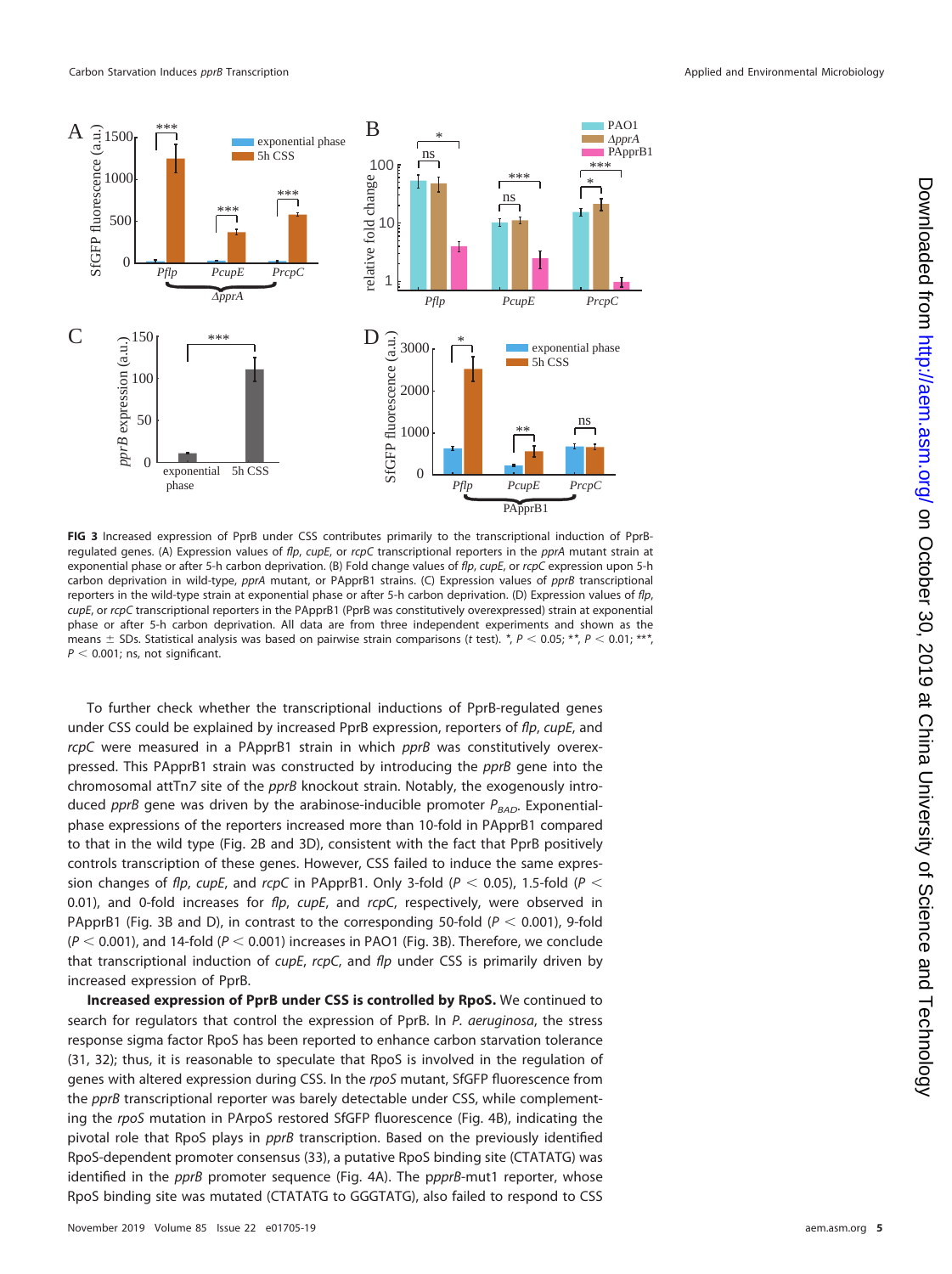

<span id="page-5-0"></span>**FIG 4** Increased expression of PprB under CSS is controlled by RpoS. (A) Promoter region of the pprB gene. Putative RpoS or PprB binding sites are framed or greyed. The ribosome binding site is shown in boldface and the translational start codon is underlined. (B) Expression values of pprB or ppprB-mut1 (RpoS binding sequence CTATATG was mutated to GGGTATG) transcriptional reporters in the wild-type, rpoS mutant, or PArpoS (ΔrpoS, rpoS complement at genomic attTn7 site) strains at exponential phase or after 5-h carbon deprivation. Expression values of pprB (C) or rpoS (D) transcriptional reporter under different stress conditions. (E) Expression values of flp, cupE, or rcpC transcriptional reporters in the PApprB2 (ΔrpoS, PprB overexpression) strain at exponential phase or after 5-h carbon deprivation. Data are from three independent experiments and shown as the means  $\pm$  SDs. Statistical analysis was based on pairwise strain comparisons (*t* test). *\*, P* < 0.05; *\*\*, P* < 0.01, *\*\*\*, P* < 0.001; ns, not significant.

in the wild-type strain [\(Fig. 4B\)](#page-5-0). Moreover, under conditions in which rpoS expression was induced (CSS, nitrogen starvation, and acetate stress), pprB expression was also correspondingly increased [\(Fig. 4C](#page-5-0) and [D\)](#page-5-0); the expression of pprB and rpoS displayed a good positive correlation (correlation coefficient  $= 0.95$ ). All these results strongly suggest that RpoS directly regulates the transcription of pprB and that the accumulation of intracellular RpoS mediates the CSS-induced transcriptional responses of pprB and PprB-regulated genes.

Expression of flp, cupE, and rcpC was further examined in strain PApprB2, in which rpoS was knocked out and pprB was overexpressed by the  $P_{BAD}$  promoter. All three reporters in the PApprB2 strain displayed decreased expression with respect to that in PApprB1, especially under CSS [\(Fig. 4E\)](#page-5-0). Transcriptional induction of  $fp$  and cupE in PApprB1 by CSS was completely abrogated [\(Fig. 4E\)](#page-5-0). We also identified several putative RpoS binding sequences within flp, cupE, and rcpC promoters (see Fig. S3). These results suggest that RpoS can also control the transcription of PprB-regulated genes through a PprB-independent way, possibly through direct binding to the flp, cupE, and rcpC promoters.

**PprB overexpression enhances CCA in** *P. aeruginosa***.** We next investigated the possible effects of pprB upregulation on the physiology of P. aeruginosa. Overexpression of PprB was reported to result in a hyperbiofilm phenotype that was dependent on type IVb pili, the CupE fimbriae, and the BapA adhesin (PA1874), but the exact mechanism by which this occurs remains unclear [\(22\)](#page-16-0). During biofilm formation in flow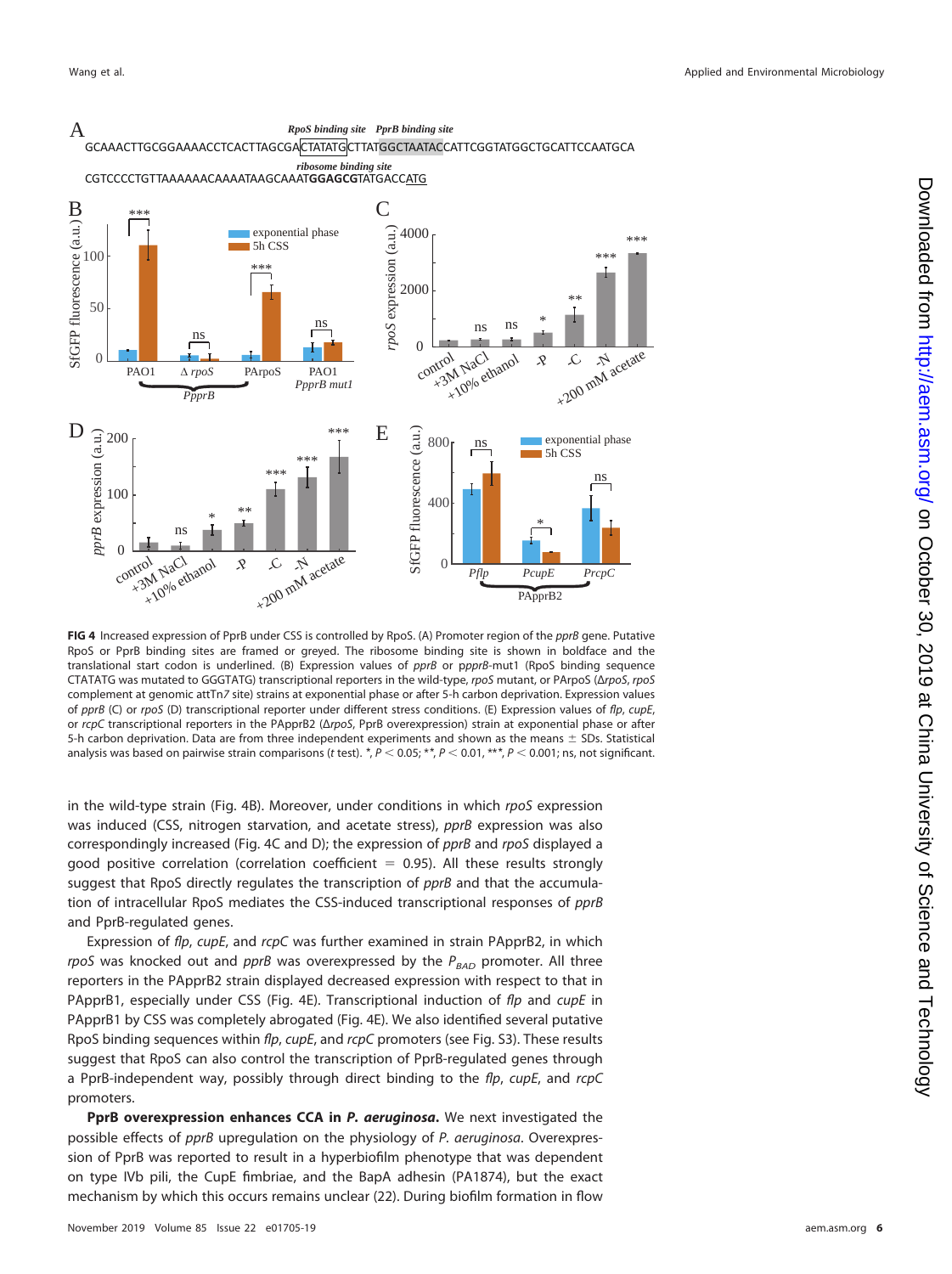

<span id="page-6-0"></span>**FIG 5** PprB overexpression enhances CCA in P. aeruginosa. (A) Bright-field images of the exponential-phase bacterial cultures. (B) Size distribution of cell aggregates; total numbers of cell aggregates counted for each strain are in parentheses after strain labels. The distribution curves are the smoothing result of original data points using a smoothing spline method. The black dashed line indicates the position where cell aggregate size equals 50  $\mu$ m in diameter. (C) Mean sizes of cell aggregates (light gray) and numbers of large aggregates (dark gray, cell aggregates  $>$  50  $\mu$ m in diameter). Mean aggregate sizes are from three independent experiments and shown as aggregates > *S*o μπι in ulameter), wean aggregate sizes are nonculture independent experiments and shown as<br>the means ± SDs. Errors of large aggregates numbers are estimated from Poisson counts by  $\sqrt{N}$ , where N is the number of large aggregates. ND, not detected. Statistical analysis was based on pairwise comparisons between corresponding data in pprBpJN-PAO1 and data in other strains (t test). *\*, P* < 0.05; *\*\*, P* < 0.01; *\*\*\*, P* < 0.001. Strains used in panels B and C are as follows: a, PAO1-pJN105; b, pprBpJN-PAO1; c, pprBpJN-Δflp; d, pprBpJN-ΔcupE; e, pprBpJN-Δbap.

chambers, bacteria are engaged in a dynamic process of growth and detachment, and the rates of bacterial growth and detachment within a biofilm are the two key factors that determine the resultant biomass. As the growth of pprB overexpressing cells is not faster than that of wild-type cells (see Fig. S4), we speculated that the hyperbiomass phenotype may have been due to enhanced cell-to-cell or cell-to-surface adhesion, both of which may reduce the detachment rate.

The CCA of bacteria was estimated by observing bacterial aggregate formation in shaking cultures at the exponential phase. Both the mean size and number of bacterial aggregates in the PprB overexpression strain were approximately twice that of the wild-type strain [\(Fig. 5A](#page-6-0) and [B\)](#page-6-0). Additionally, bacterial aggregates disappeared completely after a 30-min incubation with proteinase K at 37°C [\(Fig. 5A\)](#page-6-0). Thus, CCA was enhanced by PprB overexpression, and the PprB-regulated proteins may directly contribute to CCA. We then monitored CCA in PprB overexpression strains whose flp, cupE, or bap was deleted. The mean sizes of bacterial aggregates in these mutants displayed small differences from that in the wild type [\(Fig. 5C,](#page-6-0) light gray). However, the numbers of large bacterial aggregates (cell aggregates  $>$ 50  $\mu$ m in diameter) differed greatly between these mutant strains according to the size distribution curves [\(Fig. 5B\)](#page-6-0). Under a PprB overexpression background, the number of large bacterial aggregates was (i) increased by 43% ( $P < 0.01$ ) when flp was deleted and (ii) reduced by 33% ( $P < 0.01$ ) or 74% ( $P < 0.001$ ) when cupE or bap was deleted, respectively [\(Fig. 5C,](#page-6-0) dark gray). These results demonstrate that the Bap adhesin secretion system and CupE fimbriae partially contribute to CCA, while the type IVb pili have a negative effect on CCA.

Interestingly, cell clustering was only observed when arabinose was added at the very start of the bacterial inoculation. When arabinose was added at the exponential phase (optical density at 600 nm [OD<sub>600</sub>] of  $\sim$ 0.5), few clusters were seen, and we also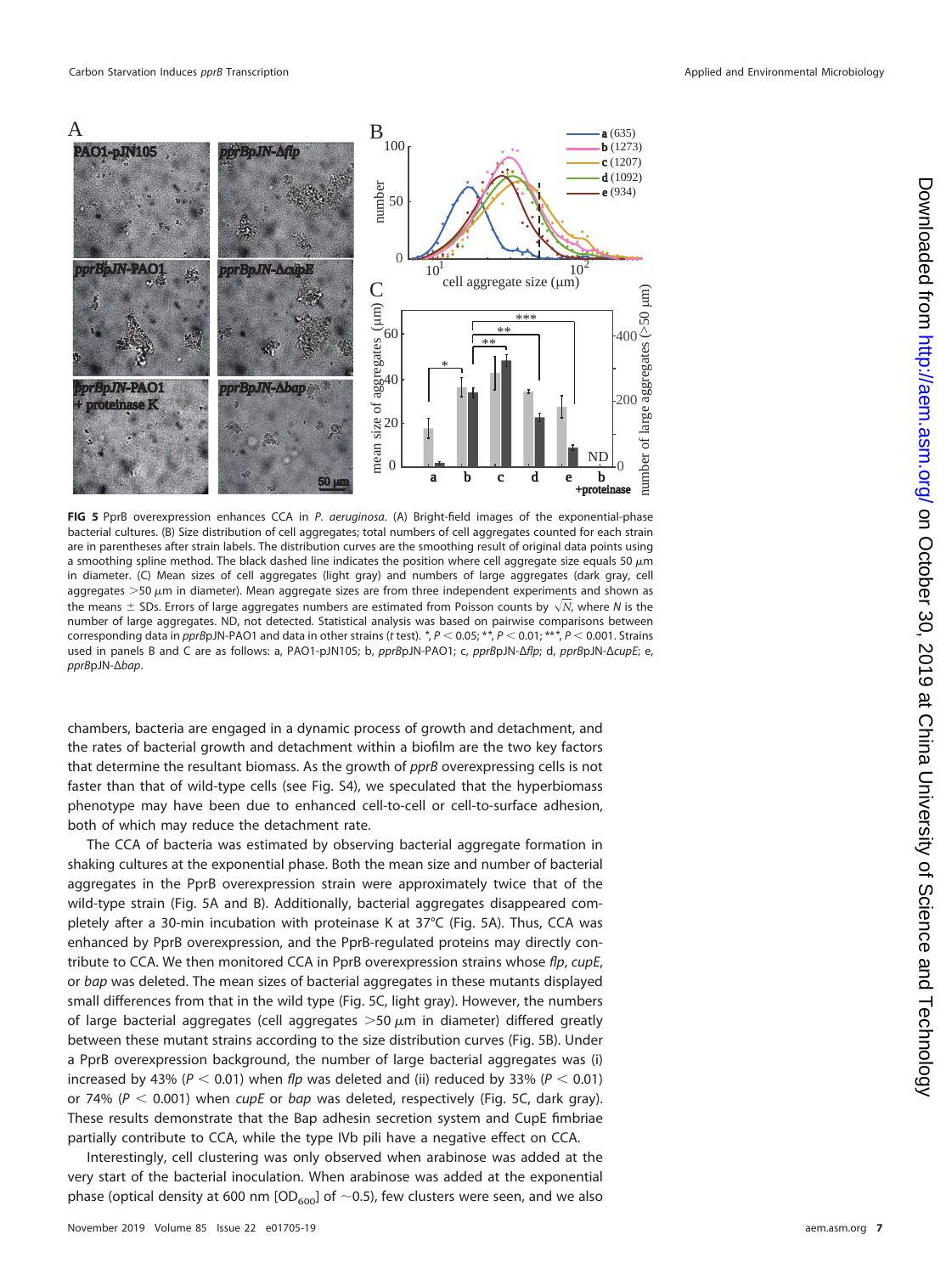

<span id="page-7-0"></span>**FIG 6** PprB overexpression enhances CSA in P. aeruginosa. (A) Bright-field images of the wild type or cells overexpressing PprB before and after exposure to a 5-min shear stress (70 Pa) in a microfluidic channel. The white halo marked by a red rectangle is a bacterial cell adhered to the upper surface of the microfluidic channel. (B) Fractions of cells remaining adhered to the surface after exposure to a 5-min shear stress (70 Pa). Strains used are as follows: a, PAO1-pJN105; b, pprBpJN-PAO1; c, pprBpJN-Δflp; d, pprBpJN-ΔcupE; e, pprBpJN-Δbap. (C) Fractions of wild-type or pprB mutant cells remaining adhered to the surface after exposure to a 5-min shear stress (70 Pa); cells were from the exponential phase or treated with 5-h CSS. Data in panels B and C are from three independent experiments and shown as the means  $\pm$  SDs. Statistical analysis was based on pairwise strain comparisons (t test). *\*, P* < 0.05; \**\*, P* < 0.01; \*\**\*, P* < 0.001; ns, not significant.

did not observe any clusters during the carbon deprivation experiment (in which cells can hardly grow). This phenomenon suggests that there is a currently unknown relationship between bacterial clustering and cell division.

**PprB overexpression enhances CSA in exponentially growing** *P. aeruginosa***.** The CSA of bacteria was estimated using a microfluidic device. Bacterial cultures were injected into the device in the absence of flow and incubated for 20 min to enable initial adhesion. Then, we washed the microfluidic channel with a 70 Pa shear stress for 5 min, and the numbers of cells on the surface before and after shear stress were counted. The effect of pprB overexpression on CSA was investigated first. Fluidic shear eliminated most of the adhered cells in the wild-type strain. In contrast, cells overexpressing PprB appeared to be largely unaffected, with only a few incompletely adhered cells eliminated [\(Fig. 6A\)](#page-7-0), while the remaining cells remained adhered to the surface, even at shear stress of 1,000 Pa. In a PprB overexpression background, the fractions of remaining cells after shear stress were (i) not affected when  $f$ p was deleted or (ii) reduced by 27% ( $P < 0.05$ ) or 79% ( $P < 0.001$ ) when cupE or bap was deleted, respectively [\(Fig. 6B\)](#page-7-0). Thus, both the CupE fimbrial and the Bap secretion systems are involved in the enhanced CSA by PprB overexpression.

We further monitored the CSA of the wild-type and pprB mutant cells before and after carbon deprivation. As expected, the fraction of remaining cells in the wild-type strain was increased 4-fold (P  $<$  0.001) upon CSS, in contrast to the 50% (P  $<$  0.01) increase observed in the cells of the pprB mutant [\(Fig. 6C\)](#page-7-0). Taken together, our results confirm that PprB overexpression can enhance bacterial CCA and CSA, which probably leads to the hyperbiofilm phenotype.

Interestingly, although type IVb pili were reported to be essential for the formation of the previously reported hyperbiofilm phenotype [\(22\)](#page-16-0), this cell surface structure showed no contribution to bacterial CSA [\(Fig. 6B\)](#page-7-0) and showed a negative effect on bacterial CCA [\(Fig. 5C\)](#page-6-0). The function of type IVb pili in biofilm formation remains unclear at this time.

**PprB negatively regulates the transcription of itself.** Many transcriptional regulators in bacteria exhibit self-regulation activities, either positive or negative. PprB was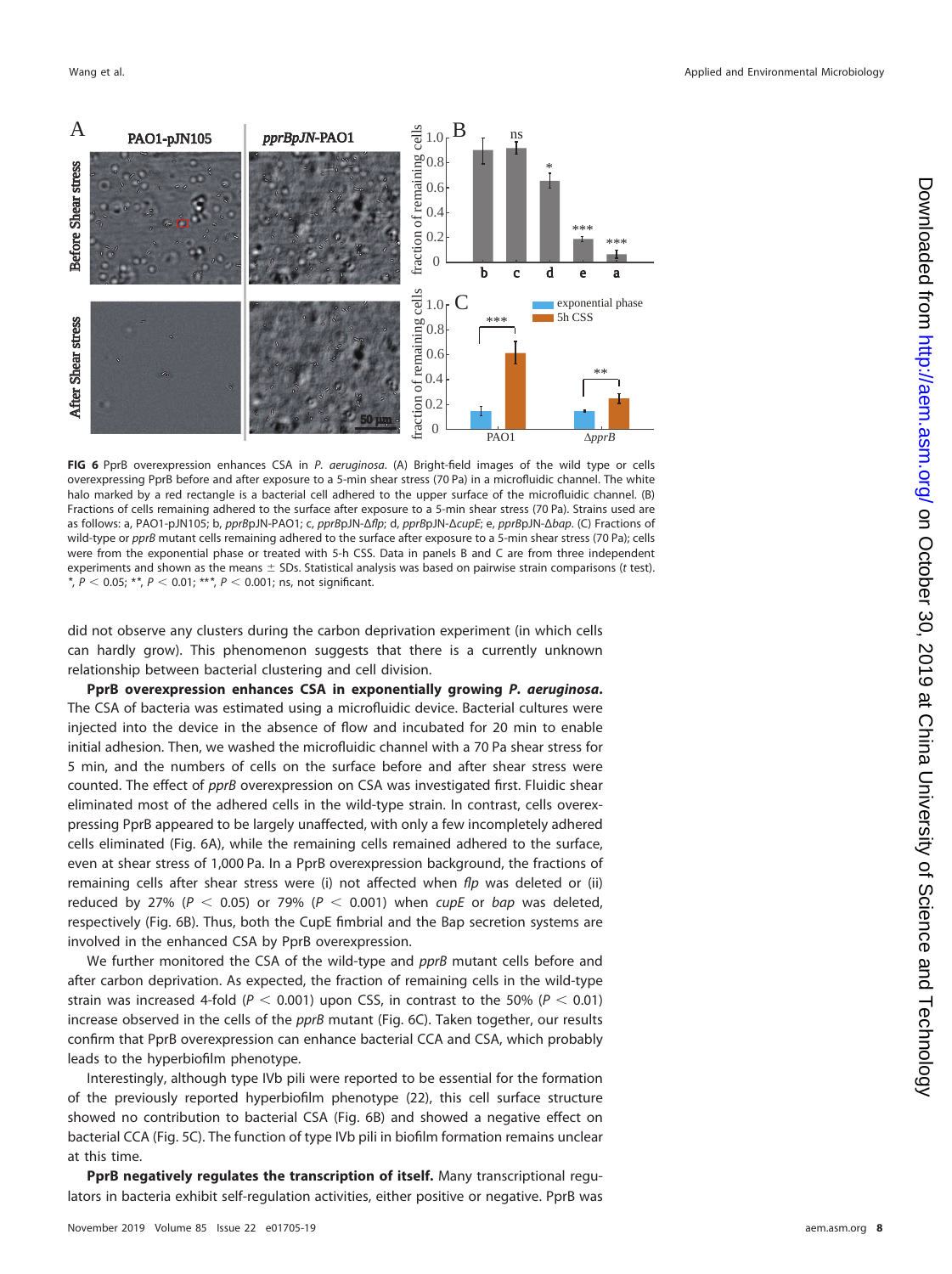

<span id="page-8-0"></span>**FIG 7** PprB negatively regulates the transcription of itself, and model of CSS responses of PprB-regulated genes through RpoS. (A) Expression values of pprB or ppprB-mut2 (PprB binding sequence GGCTAATAC was mutated to GGCGGGTAC) transcriptional reporters in the wild type or pprB mutant or PApprB1 (PprB was constitutively overexpressed) strains at exponential phase or after 5-h carbon deprivation. Data are from three independent experiments and shown as the means  $\pm$  SDs. Statistical analysis was based on pairwise strain comparisons (t test). *\**, P - 0.05; \**\**, P - 0.01; \*\**\**, P - 0.001. (B) Schematic representation of the RpoS-PprB-Flp/CupE/Bap/Tad system and its signaling cascade in response to CSS. CSS induces the expression of PprB-regulated genes by triggering the expression of PprB. RpoS mediates the CSS signal induction of PprB transcription. Expression of CupE fimbriae (moderately) and Bap adhesin (largely) enhances bacterial CCA and CSA, the type IVb pili have a negative effect on CCA. PprB negatively regulates the transcription of itself.

reported to bind to the pprB promoter region [\(26\)](#page-16-4), in which a putative PprB binding site (GGCTAATAC) was mapped on the basis of a previously predicted PprB recognition consensus [\(Fig. 4A\)](#page-5-0). The PprB binding site stands immediately downstream of an RpoS site, suggesting a negative effect of PprB on *pprB* transcription due to the steric interference with RNA polymerase. To verify this assumption, we measured the fluorescence of the pprB reporter during exponential phase or under carbon deprivation conditions in both the *pprB* mutant and overproducing strains. Under CSS, the activity of the pprB reporter in the pprB mutant strain was similar to that in the wild-type strain, while in PApprB1 cells, it was 20% ( $P < 0.001$ ) of that in the wild-type strain [\(Fig. 7A\)](#page-8-0). Moreover, the expression of the ppprB-mut2 reporter whose PprB binding site was mutated (GGCTAATAC to GGCGGGTAC) was measured in the wild-type and PApprB1 strains. In response to CSS, the ppprB-mut2 reporter expression in PApprB1 increased 4-fold ( $P < 0.01$ ), similar to the 5.5-fold increase ( $P < 0.01$ ) found in the wild-type strain [\(Fig. 7A\)](#page-8-0). All these results confirm that  $pprB$  transcription is under direct negative control of PprB. The model of CSS responses of PprB-regulated genes through RpoS is presented in [Fig. 7B.](#page-8-0)

**Expression of PprB-regulated genes is upregulated in colony biofilms.** According to evolutionary theory, the induction of genes under a specific condition should be beneficial for the bacteria, whether through improved fitness or from enhanced competitive advantage over other organisms. We monitored the CFU of the wild-type and pprB mutant strains under CSS in shaking cultures. Contrary to our expectation, CFUs of the pprB mutant were larger than those of the wild type after CSS treatment [\(Fig. 8A\)](#page-9-0). Despite the fact that bacteria cannot increase their biomass without carbon supplementation, we found that cells still divided into smaller daughter cells under CSS (see Fig. S5), which may contribute to the increased CFU of the *pprB* mutant after 6-h carbon deprivation. The decreased cell size of P. aeruginosa under CSS is consistent with previously reported cell size reduction of bacteria entering into stationary phase [\(34,](#page-16-12) [35\)](#page-16-13), suggesting that cells under CSS are in a stationary-phase-like growth state. Since biofilm is considered the natural form of existence of P. aeruginosa, and according to the previously found biological filtration effect of biofilm [\(36\)](#page-16-14), cells in the deep inner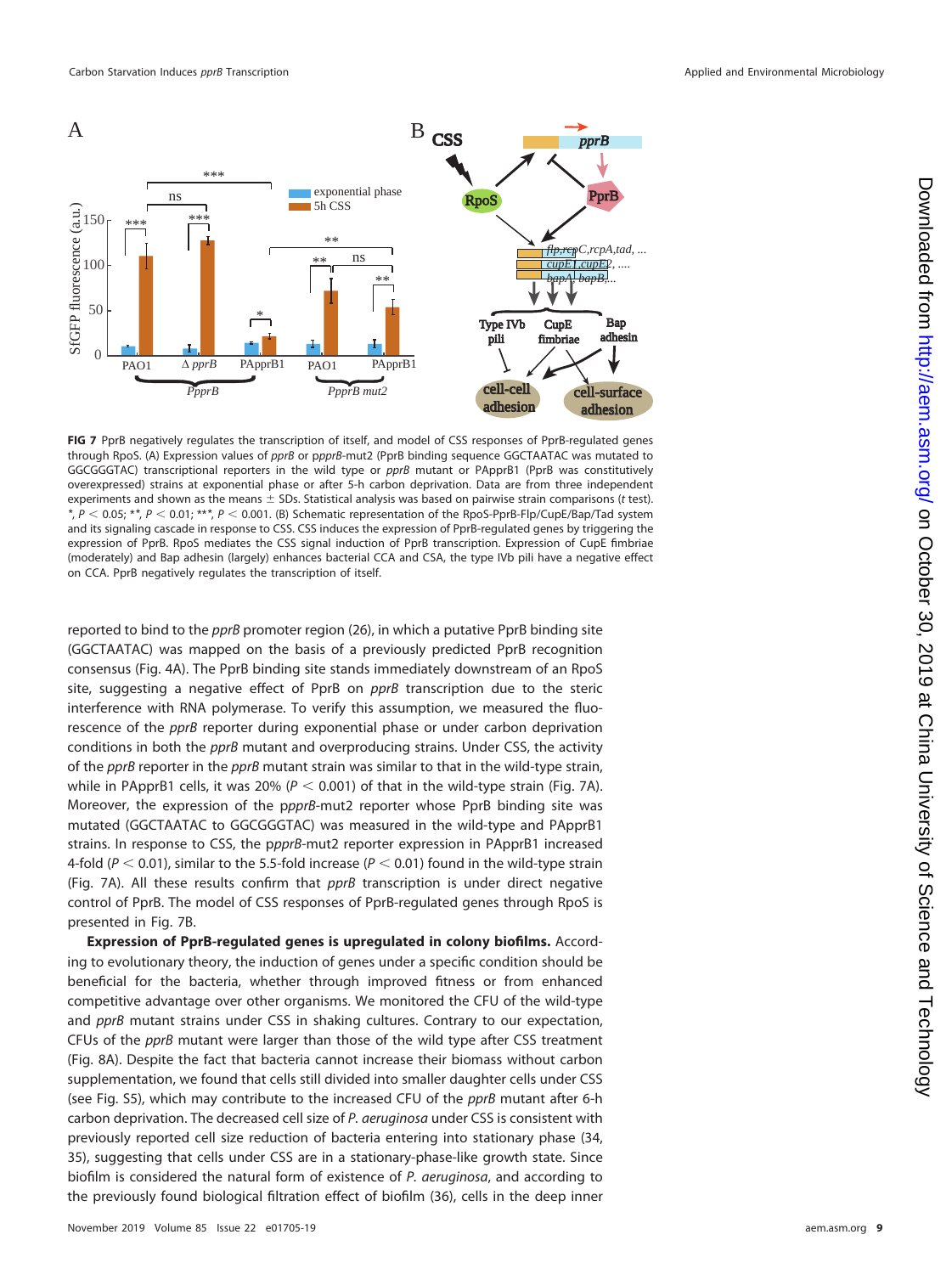

<span id="page-9-0"></span>**FIG 8** (A) Relative CFU counts of wild-type and pprB mutant cells after carbon deprivation for 0, 6, 12, and 36 h under shaking conditions at 37°C. CFU data of each strain were normalized by data at 0 h. Data are from three independent experiments and shown as the means  $\pm$  SDs. Statistical analysis was based on pairwise comparisons between PAO1 and the *pprB* mutant (t test). \*\*, P < 0.01. (B) Time-dependent expression curves of pprB, flp, rcpC, or cupE genes in the wild-type cells grown in colony biofilms at 37°C.

regions of biofilm may encounter CSS as the biofilm grows and thickens. We detected the expression of both *pprB* and PprB-regulated genes in P. aeruginosa colony biofilms. All the observed genes displayed thorough induction of expression after a 72-h incubation [\(Fig. 8B\)](#page-9-0), indicating the probable involvement of PprB in biofilm development. Taking into consideration that PprB downstream proteins are involved in CCA and CSA, this CSS-RpoS-PprB-BapA/Flp/CupE signaling pathway may help reinforce the structure of P. aeruginosa biofilms.

## **DISCUSSION**

The PprA-PprB two-component system has been studied for more than 10 years, and the PprB regulon containing multiple functional gene clusters was characterized several years ago [\(22,](#page-16-0) [23,](#page-16-1) [25,](#page-16-3) [26\)](#page-16-4). With regard to the physiological role of PprB in bacteria, previous studies have mainly focused on the phenotypes of the pprB overexpression strains, which, compared with the wild-type strain, have shown increased cell membrane permeability and aminoglycoside sensitivity, decreased cellular cytotoxicity and virulence in flies, and better biofilm formation [\(22,](#page-16-0) [23\)](#page-16-1). However, except for one recent report that pprB knockout leads to reduced biofilm in a microfluidic system [\(24\)](#page-16-2), very few studies have focused on the phenotypes of the *pprB* mutant strain. This is partially due to the fact that the signals and environmental conditions that may trigger the PprA-PprB system remain unclear. Generally, the determination of the external signals that can trigger a regulatory system is crucial to understand the regulatory logic and inward function of that system. In this paper, we provide evidence that the PprB-regulated genes are induced via CSS. In particular, the induction of the transcription of PprB-regulated genes is dependent on the increased expression of PprB rather than on the activation of the PprA kinase. We further demonstrate that the stress response sigma factor RpoS controls the induction of *pprB* transcription.

In many organisms, the small-molecule alarmone (p)ppGpp is the main effector of the stress response that takes place during starvation [\(37\)](#page-16-15). The (p)ppGpp synthase RelA senses the lack of tRNA aminoacylation during carbon starvation and translates the carbon starvation signal into one for the synthesis of intracellular (p)ppGpp [\(38\)](#page-16-16). RelA-dependent (p)ppGpp accumulation was also demonstrated in Streptococcus suis under CSS [\(39\)](#page-16-17). In *Escherichia coli*, (p)ppGpp positively affects the intracellular level and function of RpoS through the multifaceted regulation of transcription, translation, proteolysis, and activity [\(40\)](#page-16-18), thereby tying the CSS signal to the response of the RpoS regulon. As most of the genes in the (p)ppGpp-RpoS system of E. coli can also be found in the P. aeruginosa genome, it is possible that the RpoS-dependent pprB transcriptional response observed in this study was achieved through the same (p)ppGpp-RelA stress-sensing mechanism. This hypothesis was supported by our subsequent experiments, in which CSS failed to induce the expression of flp, cupE, rcpC, pprB, and rpoS in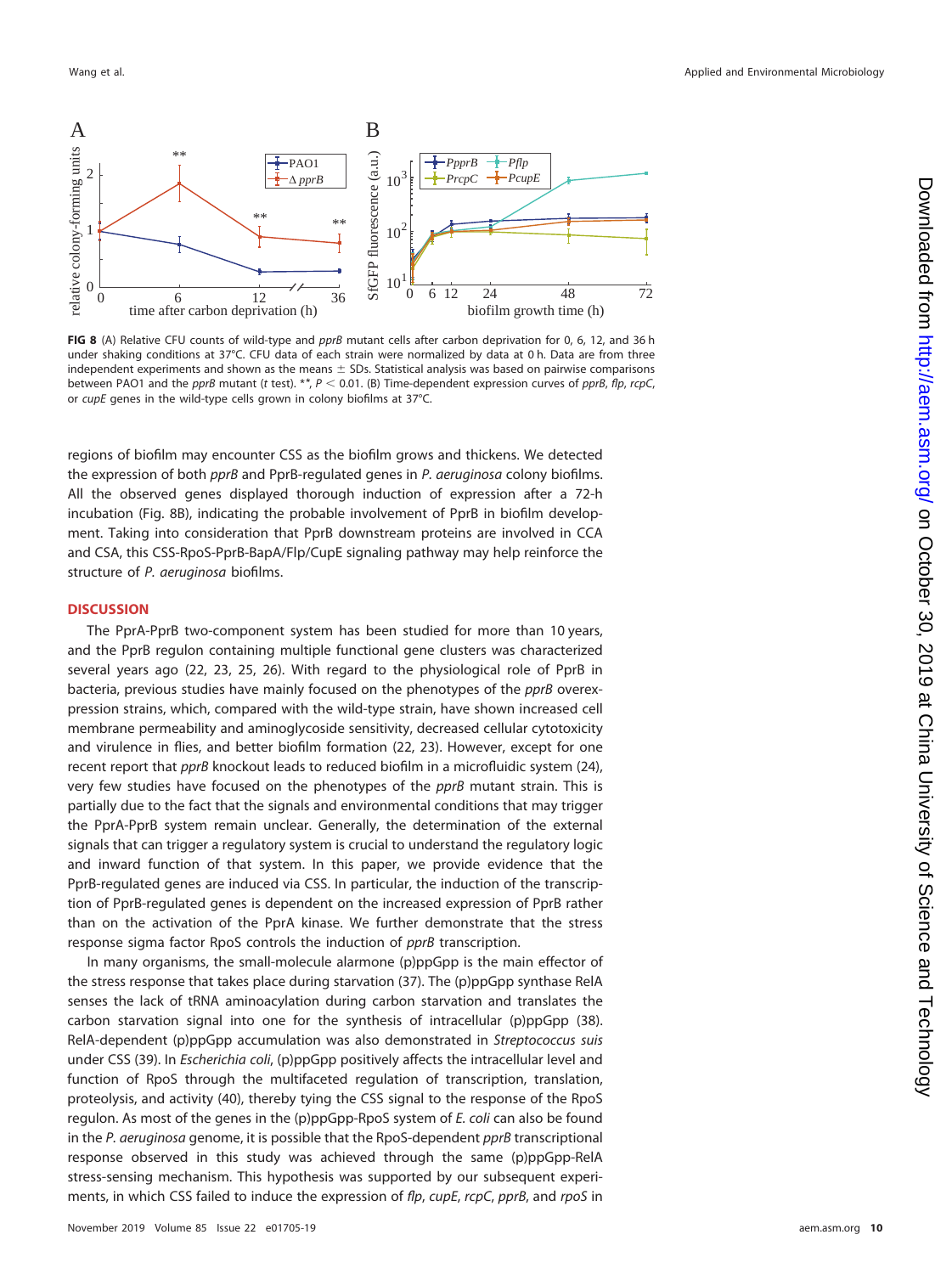a relA mutant strain (see Fig. S6 in the supplemental material). In addition, CSS is not the only signal that can induce PprB expression. Nitrogen starvation stress and acetate stress, two other signals that can trigger the RpoS stress-response system, also induce the transcription of pprB [\(Fig. 4C](#page-5-0) and [D\)](#page-5-0). Thus, signals facilitating the accumulation of intracellular RpoS are probably the signals that activate the expression of PprB and PprB-regulated genes.

PprA was previously reported to be the cognate kinase for PprB [\(23\)](#page-16-1). However, PprB is still active in the *pprA* mutant strain according to the fact that *pprA* knockout failed to eliminate or reduce the CSS response of PprB-regulated genes. One possibility is that other kinases or small phosphor donor molecules such as acetyl phosphate are responsible for PprB phosphorylation; this situation allows PprB to respond to other kinds of signals in addition to the RpoS-related stress signals. However, we have not found any alternative kinases or phosphor donors that phosphorylate PprB. An alternative explanation is that the regulatory activity of PprB is independent of PprB phosphorylation, which is contrary to our knowledge of two-component systems [\(41](#page-16-19)[–](#page-16-20)[43\)](#page-16-21). The active site of the common response regulator is composed of an aspartic acid residue at the end of the third  $\beta$ -strand (receives the phosphoryl group from the respective HK) and two acidic residues (usually an aspartate/glutamate and aspartate) within the loop that connects  $\beta$ 1 and  $\alpha$ 1, which are involved in Mg<sup>2+</sup> ion binding [\(44\)](#page-16-22). These three signature residues were found at the corresponding sites in the REC domain of PprB [\(Fig. 9A\)](#page-11-0). We then mutated PprB at the phosphorylation site (D60A) and overexpressed PprB(D60A) in the *pprB* mutant strain to see whether PprB-regulated genes could be upregulated. Contrary to our expectations, the expression of  $flp$ , cupE, and  $rcpC$  was upregulated greatly by PprB(D60A), and their expression levels were similar to that in the PApprB1 strain [\(Fig. 9B\)](#page-11-0). We also measured the expression of flp transcriptional reporter in E. coli (TOP10 strain) with or without PprB expression. Overexpression of PprB in E. coli led to a 20-fold ( $P < 0.01$ ) increase of flp expression [\(Fig. 9C](#page-11-0) and [D\)](#page-11-0). All of these results strongly suggest that phosphorylation is not necessary for the transcriptional regulatory activity of PprB.

It is worth noting that, in P. aeruginosa, there is another cell surface-associated fimbria named type IVa pilus that is essential for bacterial twitching and swarming and is also important for biofilm formation [\(45\)](#page-16-23). In addition, surface motilities of P. aeruginosa are greatly affected by using different carbon sources [\(46,](#page-16-24) [47\)](#page-16-25), indicating the possible involvement of carbon sources in the regulation of type IVa pili expression. Interestingly, according to our RNA-seq result, the expression of most type IVa pilusencoding genes is downregulated upon CSS (see Table S1), in sharp contrast to the significant upregulation of the expression of type IVb pilus-encoding genes (Table S1, [Fig. 2C\)](#page-3-0). The opposite regulation of type IVa and type IVb pili under CSS may reflect the distinct functions of the two fimbriae in bacterial adaptation to CSS.

## **MATERIALS AND METHODS**

**Bacterial strains and growth conditions.** The strains and plasmids used in this study are listed in [Table 1.](#page-12-0) Unless otherwise stated, 1 ml of bacterial cultures was cultivated in 5.5-ml polystyrene 12-mm by 75-mm round-bottom tubes (Falcon 352054) with shaking (250 rpm) at 37°C. Cells were grown in FAB minimal medium [\(48\)](#page-16-26) supplemented with 30 mM sodium succinate (FABS) or other carbon sources (i.e., 30 mM sodium glutamate, 30 mM glucose, 10 mM alpha-ketoglutaric acid [alfa-KG], 30 mM sodium citrate, 30 mM aspartic acid, or 30 mM sodium acetate). To prevent plasmid loss, 30  $\mu$ g/ml gentamicin was added to media for cultivation of the strains containing transcriptional reporter plasmids or pJN105-derivative vectors. LB medium was used throughout the DNA cloning experiments. The Escherichia coli TOP10 strain was used for standard genetic manipulations.

**Carbon deprivation experiment of transcriptional reporter strains.** Overnight cultures of P. aeruginosa strains in FABS supplemented with 30 mg/ml gentamicin (FABSgen) were diluted  $100\times$  and grown to the exponential phase (OD $_{600}$  of  ${\sim}$ 0.6) in 1 ml FABSgen medium. For each sample, 900  $\mu$ l of bacterial culture (OD<sub>600</sub> of ~0.6) was used for CSS treatment. Cells were washed once with 1 ml FAB and resuspended in 1 ml FAB plus 30 µg/ml gentamicin (FABgen) in a 5.5-ml polystyrene tube (Falcon 352054); the suspensions were cultivated for 5 h with shaking (250 rpm). Gentamycin addition does not change the CSS-induced transcriptional response of PprB-regulated genes (see Fig. S7 in the supplemental material). For carbon deprivation in PApprB1 and PApprB2 strains, overnight cultures were diluted 100 in FABSgen plus 0.4% (wt/vol) L-arabinose and grown to the exponential phase before following the same procedures noted above.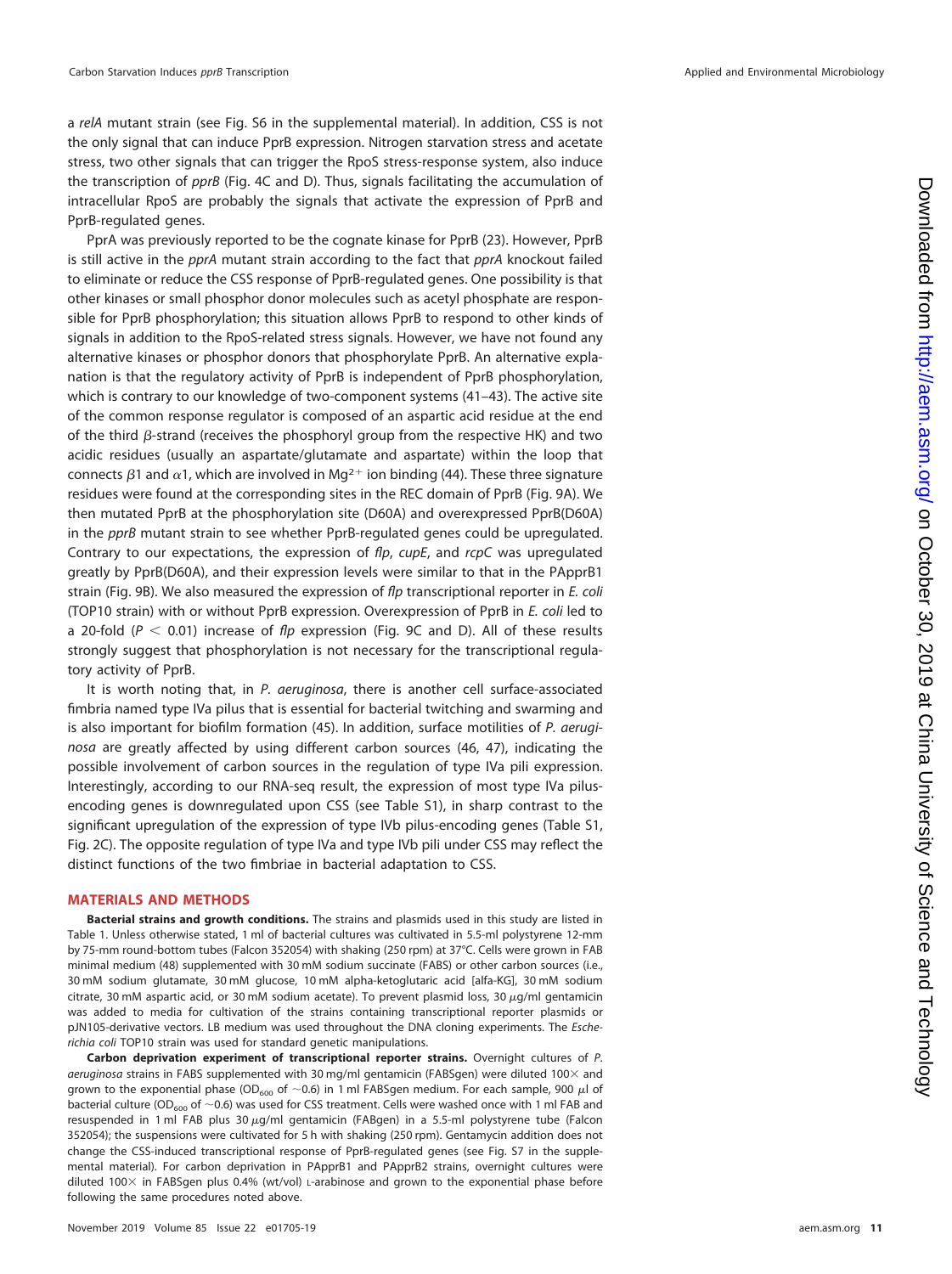

<span id="page-11-0"></span>**FIG 9** Transcriptional regulatory activity of PprB is phosphorylation independent. (A) Analysis of the phosphorylation site in the REC domain of PprB. D15 and D16 are the two acidic residues within the loop that connects  $\beta$ 1 and  $\alpha$ 1, which are involved in Mg<sup>2+</sup> ion binding, and D60 is the phosphorylation site at the end of the third  $\beta$ -strand. (B) Expression values of flp, cupE, and rcpC transcriptional reporters in PAO1, PApprB1, or PApprB(D60A) strains. (C) SfGFP images of flp transcriptional reporter in E. coli (TOP10 strain) with or without pprB overexpression. (D) Expression levels of flp transcriptional reporter in E. coli (strain TOP10) with or without pprB overexpression. Statistical analysis was based on pairwise strain comparisons  $(t \text{ test}).$   $\text{*}$ ,  $P < 0.05$ ;  $\text{*}$ ,  $P < 0.01$ ; ns, not significant.

**Monitoring** *pprB* **or** *rpoS* **expression under other stress conditions.** Overnight cultures of pprB or rpoS transcriptional reporter strains in FABS supplemented with 30  $\mu$ g/ml gentamicin (FABSgen) were diluted 100 and grown to the exponential phase (OD<sub>600</sub> of  $\sim$ 0.6) in 1 ml FABSgen medium. Cells were washed once with pure FAB and then diluted  $10\times$  into 1 ml acetate medium (FABSgen plus 200 mM acetate), –N medium (FABSgen medium without ammonium sulfate), –P medium (FABSgen medium with 10% KH<sub>2</sub>PO<sub>4</sub> and 10% Na<sub>2</sub>HPO<sub>4</sub> added to the original medium), +3M NaCl medium (FABSgen plus 3 M NaCl), or +10% ethanol medium (FABSgen plus 10% [vol/vol] ethanol) and cultivated for 5 h with shaking (250 rpm). SfGFP fluorescence of cells was then measured by microscopy as mentioned below.

**Construction of gene deletion or complementary mutants in** *P. aeruginosa***.** PCR was used to generate 1,000-bp DNA fragments upstream (Up) or downstream (Dn) from the pprA, pprB, flp, cupE, bap, and relA genes. The primer pairs are listed in [Table 1.](#page-12-0) The Up and Dn DNA fragments for pprA, cupE, bap, and relA were ligated together using overlap extension PCR and then inserted into the pex18gm vector via Gibson assembly. The recombinant plasmids were introduced into P. aeruginosa through electroporation, and the deletion mutants were obtained by double selection on LB agar supplemented with gentamicin (30  $\mu$ g/ml) and NaCl-free LB agar containing 15% sucrose at 37°C [\(49\)](#page-16-27). The Up and Dn DNA fragments for cbrAB, pprB, and flp were digested and cloned into pex18ap at HindIII-XbaI sites together with aacC1. The recombinant plasmids were electroporated into P. aeruginosa, and deletion mutants were obtained by selection on LB agar supplemented with gentamicin (30  $\mu$ g/ml) containing 5% sucrose at 37°C. Then, the pFLP2 system was used to delete the aacC1 cassette [\(50\)](#page-16-28). The miniTn7 system [\(51\)](#page-16-29) was used to construct the complementary pprB and rpoS mutants in P. aeruginosa. PCR fragments of pprB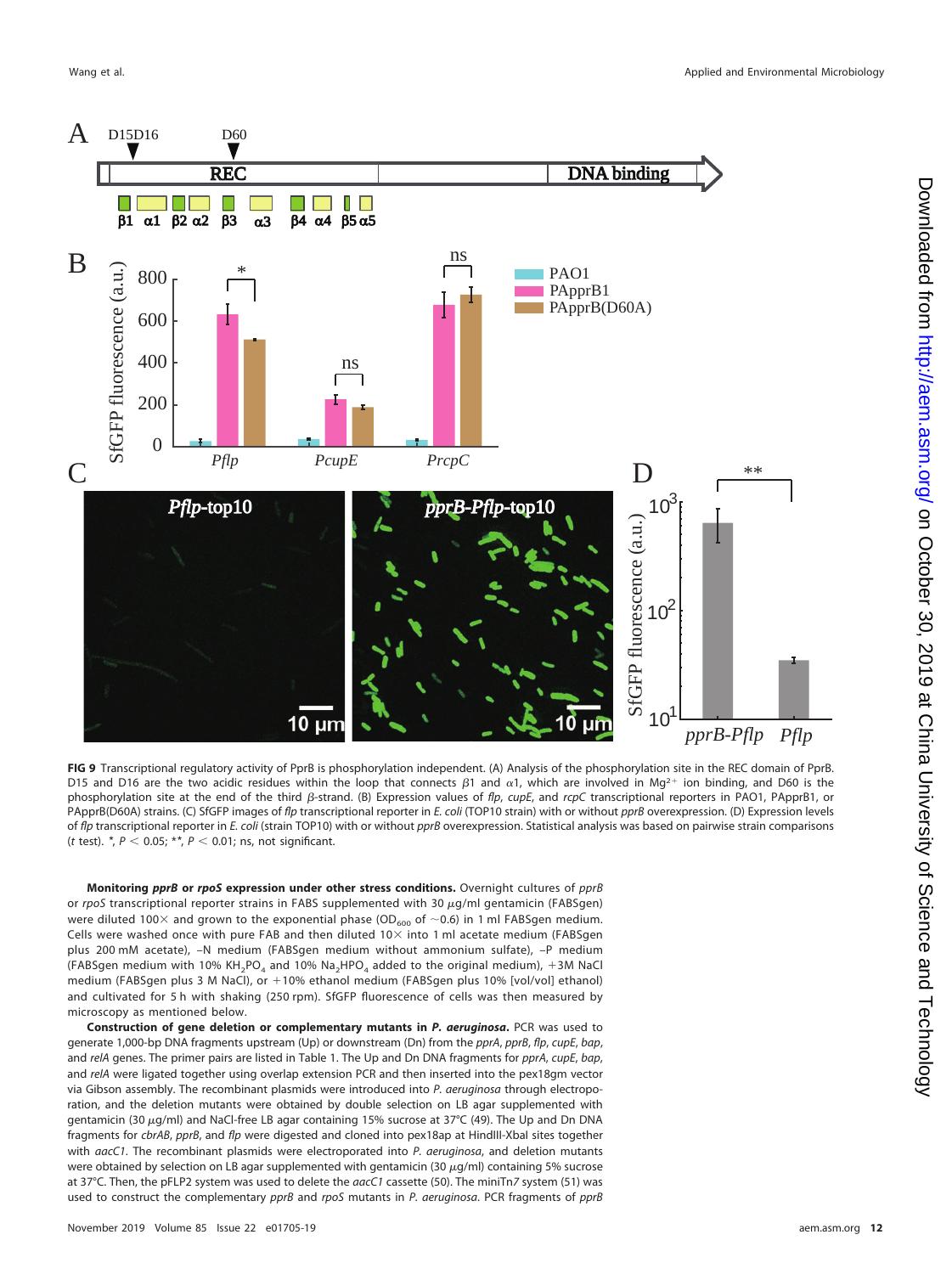# <span id="page-12-0"></span>**TABLE 1** Strains, plasmids, and primers used in this study

| Strain, plasmid, or primer               | Description or sequence $(5' \rightarrow 3')$                                                                                                                                                | Origin or reference |
|------------------------------------------|----------------------------------------------------------------------------------------------------------------------------------------------------------------------------------------------|---------------------|
| <b>Strains</b>                           |                                                                                                                                                                                              |                     |
| E. coli                                  |                                                                                                                                                                                              |                     |
| TOP <sub>10</sub>                        | F <sup>-</sup> mcrA (mrr hsdRMS-mcrBC) 80lacZ M15 lacX74 recA1 araD139 (ara-leu)7697 galU<br>galK rpsL(Str <sup>r</sup> ) endA1 nupG                                                         | Invitrogen          |
| P. aeruginosa                            |                                                                                                                                                                                              |                     |
| PAO1                                     | Wild-type strain                                                                                                                                                                             | J. D. Shrout        |
| $\Delta$ ppr $B$                         | nonpolar pprB deletion in PAO1                                                                                                                                                               | This study          |
| $\Delta$ ppr $A$                         | nonpolar <i>pprA</i> deletion in PAO1                                                                                                                                                        | This study          |
| $\Delta$ rpoS                            | nonpolar rpoS deletion in PAO1                                                                                                                                                               | Kangming Duan group |
| ∆flp                                     | nonpolar flp deletion in PAO1                                                                                                                                                                | This study          |
| $\triangle \text{cupE}$                  | nonpolar cupE deletion in PAO1                                                                                                                                                               | This study          |
| $\Delta$ bap $A$                         | nonpolar bapA deletion in PAO1                                                                                                                                                               | This study          |
| $\Delta$ rel $A$                         | nonpolar relA deletion in PAO1                                                                                                                                                               | This study          |
| $\Delta$ lasR $\Delta$ rhlR              | nonpolar lasR and rhlR deletions in PAO1                                                                                                                                                     | J. D. Shrout        |
| ∆cbrA∆cbrB                               | nonpolar <i>cbrA</i> and <i>cbrB</i> deletions in PAO1                                                                                                                                       | This study          |
| PApprB1                                  | ΔpprB, araC-P <sub>BAD</sub> -pprB-miniTn7                                                                                                                                                   | This study          |
| PApprB(D60A)                             | ΔpprB, araC-P <sub>BAD</sub> -pprB(D60A)-miniTn7                                                                                                                                             | This study          |
| PApprB2                                  | ΔrpoS, araC-P <sub>BAD</sub> -pprB-miniTn7                                                                                                                                                   | This study          |
| PArpoS                                   | ΔrpoS PrpoS-rpoS-miniTn7                                                                                                                                                                     | This study          |
| PAO1 pJN105                              | PAO1 strain containing pJN105 void vector, Gm <sup>r</sup>                                                                                                                                   | This study          |
| pprBpJN-PAO1                             | PAO1 strain containing pprB-pJN105, pprB expression under the control of arabinose                                                                                                           | This study          |
|                                          | concentration, Gm <sup>r</sup>                                                                                                                                                               |                     |
| $pprBpJN-\Delta flp$                     | Δflp strain containing pprB-pJN105, Gm <sup>r</sup>                                                                                                                                          | This study          |
| pprBpJN-∆cupE                            | ΔcupE strain containing pprB-pJN105, Gm <sup>r</sup>                                                                                                                                         | This study          |
| pprBpJN-∆bapA                            | ΔbapA strain containing pprB-pJN105, Gm <sup>r</sup>                                                                                                                                         | This study          |
| Plasmids                                 |                                                                                                                                                                                              |                     |
| pUCPgfps                                 | Cloning vector for transcriptional reporter, RNAselll-RBS2-sfgfp-T0T1-J23102-RBS2-                                                                                                           | This study          |
|                                          | cyofp-T-PUCP20, Gmr                                                                                                                                                                          |                     |
| pflp-PUCPgfps                            | Transcriptional reporter plasmid of flp, Gm <sup>r</sup>                                                                                                                                     | This study          |
| pcupE-PUCPqfps                           | Transcriptional reporter plasmid of cupE1, Gm <sup>r</sup>                                                                                                                                   | This study          |
| prcpC-PUCPqfps                           | Transcriptional reporter plasmid of rcpC, Gm <sup>r</sup>                                                                                                                                    | This study          |
| ppprB-PUCPgfps                           | Transcriptional reporter plasmid of pprB, Gmr                                                                                                                                                | This study          |
| ppprB-mut1                               | Transcriptional reporter plasmid of pprB, with RpoS binding site mutated from<br>CTATATG to GGGTATG, Gmr                                                                                     | This study          |
| ppprB-mut2                               | Transcriptional reporter plasmid of pprB, with PprB binding site mutated from<br>GGCTAATAC to GGCGGGTAC, Gmr                                                                                 | This study          |
| pex18ap                                  | oriT <sup>+</sup> sacB <sup>+</sup> ; gene replacement vector with MCS from pUC18; Ap <sup>r</sup>                                                                                           | 46                  |
| pex18gm                                  | oriT <sup>+</sup> sacB <sup>+</sup> ; gene replacement vector with MCS from pUC18; Gm <sup>r</sup>                                                                                           | 46                  |
| pFLP2                                    | sacB <sup>+</sup> ; Flp recombinase-expressing bhr vector; Ap <sup>r</sup>                                                                                                                   | 46                  |
| flp-gen-pex18ap                          | In-frame deletion of flp cloned into HindIII-Xbal sites of pex18ap; Ap <sup>r</sup> , Gm <sup>r</sup>                                                                                        | This study          |
| pprB-gen-pex18ap                         | In-frame deletion of pprB cloned into HindIII-Xbal sites of pex18ap; Ap <sup>r</sup> , Gm <sup>r</sup>                                                                                       | This study          |
| cupE-pex18gm                             | In-frame deletion of cupE operon (cupE1-cupE6) cloned into pex18gm; Gm <sup>r</sup>                                                                                                          | This study          |
| bapA-pex18gm                             | In-frame deletion of bap operon (bapA-bapD) cloned into pex18qm; Gm <sup>r</sup>                                                                                                             | This study          |
| pprA-pex18gm                             | In-frame deletion of flp cloned into pex18qm; Gm <sup>r</sup>                                                                                                                                | This study          |
| $P_{BAD}$ -ppr $B$ -Tn $Z$               | araC-P <sub>BAD</sub> -pprB-miniTn7, pprB complementary plasmid for chromosomal insertion at                                                                                                 | This study          |
|                                          | attTn7 site, pprB expression is controlled by $P_{BAD}$ promoter                                                                                                                             |                     |
| $P_{BAD}$ -pprB(D60A)-Tn7                | $\textit{araC-P}_{\textit{BAD}}$ -pprB(D60A)-miniTn7, complementary expression of PprB(D60A) for<br>chromosomal insertion at attTn7 site, $pprB(D60A)$ expression is controlled by $P_{BAD}$ | This study          |
| $P_{rpoS}$ -rpoS-Tn7                     | promoter<br>rpoS complementary plasmid for chromosomal insertion at attTn7 site, rpoS                                                                                                        | This study          |
| pprB-pJN105                              | expression is controlled by its own promoter<br>pprB overexpression vector in pJN105, pprB expression is controlled by $P_{BAD}$ promoter                                                    | This study          |
| Primers                                  |                                                                                                                                                                                              |                     |
|                                          |                                                                                                                                                                                              |                     |
| miniTn7 cloning primers<br>pprB-OL-Tn7-F | CCTGCAAGGCCTATGCTACTCCGTCAAGCCGT                                                                                                                                                             |                     |
| pprB-ol-Tn7-R                            | GAGCTCACTAGTTCAGTGCACCACCGCTCCGC                                                                                                                                                             |                     |
| pprB-D60A-F                              | CTGGTCATCTGCGCCCTCTACCTGGGCCAGGACAAC                                                                                                                                                         |                     |
| pprB-D60A-R                              | CCCAGGTAGAGGGCGCAGATGACCAGGCCGATGTT                                                                                                                                                          |                     |
| Tn7-OL-araC-R                            | GACGGAGTAGCATAGGCCTTGCAGGCCAACCAGA                                                                                                                                                           |                     |
| Tn7-OL-pprB-F                            | GGTGGTGCACTGAACTAGTGAGCTCATGCATGATCGAAT                                                                                                                                                      |                     |
| rpos-ol-Tn7-F                            | TCTGGTTGGCCTGCAAGGCCTTCCATTGCCTTCCGCTTCGGCTG                                                                                                                                                 |                     |
| rpos-ol-Tn7-R                            | CGATCATGCATGAGCTCACTAGTTCACTGGAACAGCGCGTCACT                                                                                                                                                 |                     |
|                                          |                                                                                                                                                                                              |                     |

(Continued on next page)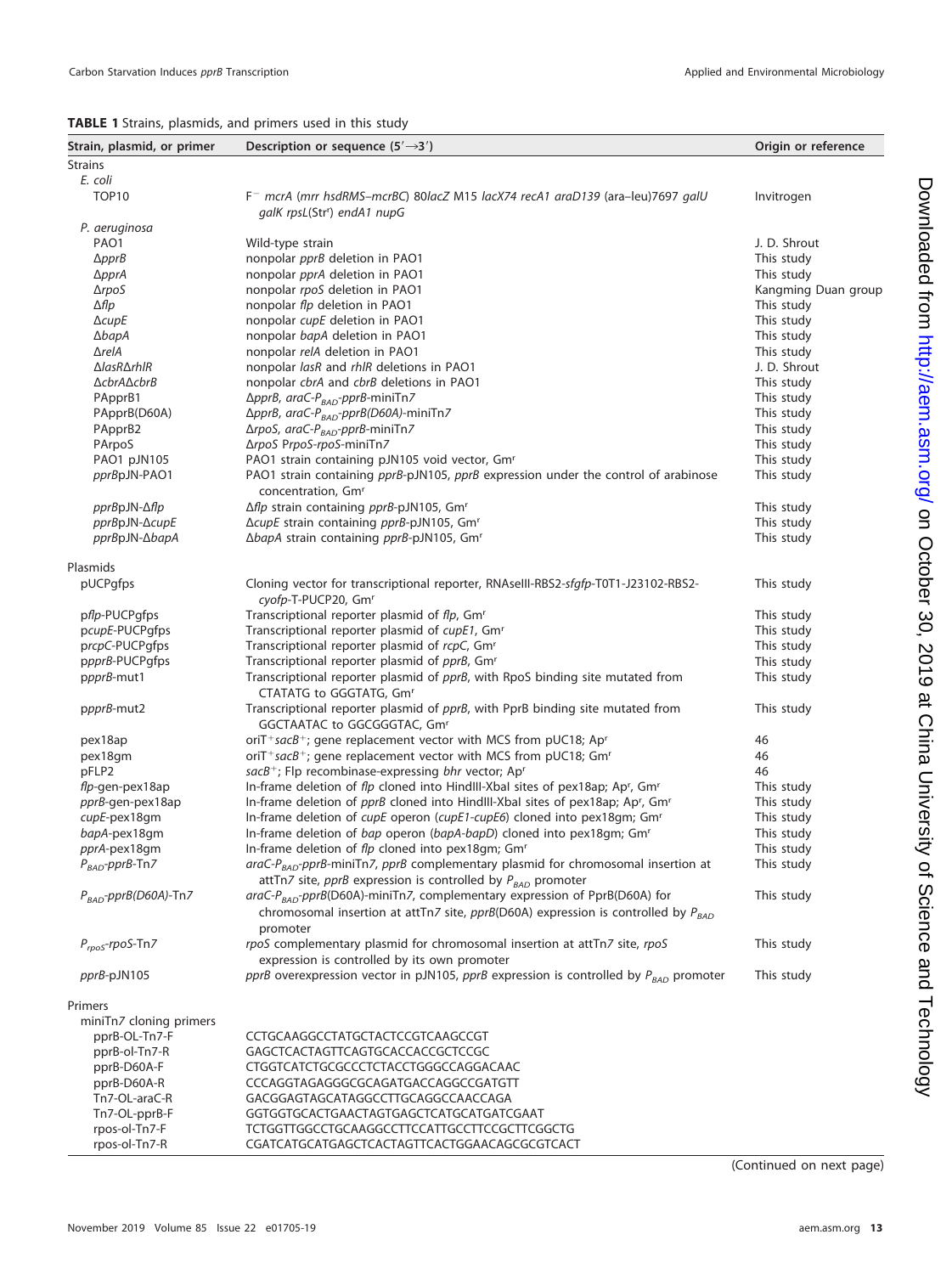## **TABLE 1** (Continued)

| Strain, plasmid, or primer | Description or sequence $(5' \rightarrow 3')$     | Origin or reference |
|----------------------------|---------------------------------------------------|---------------------|
| Tn7-ol-rops-R              | GGAAGGCAATGGAAGGCCTTGCAGGCCAACCAGATAA             |                     |
| Tn7-ol-rpos-F              | CGCTGTTCCAGTGAACTAGTGAGCTCATGCATGATCG             |                     |
| pJN105 cloning primers     |                                                   |                     |
| pJN105-F                   | GAGCTCCAATTCGCCCTATAGTGAG                         |                     |
| pJN105-rbs-R               | GCTTAATCTCCTTCTTTTCCACAGCGAATTCGCTAGCCCAAAAAAACGG |                     |
| pprB-OL-PJN-F              | GCTGTGGAAAAGAAGGAGATTAAGCATGGACAAACCGGCCTCG       |                     |
| pprB-OL-PJN-R              | CTCACTATAGGGCGAATTGGAGCTCTCAGTGCACCACCGCTCC       |                     |
| Gene knockout primers      |                                                   |                     |
| cbrAB-up-HindIII-F         | GAGATAAGCTTACTTCGGTTCCCTGGTGG                     |                     |
| cbrAB-up-BamHI-R           | GAGATGGATCCGAGGTAGGTGACGCTGATCA                   |                     |
| cbrAB-dn-BamHI-F           | GAGATGGATCCGACTCGTAACACCCTGCAAC                   |                     |
| cbrAB-dn-Xbal-R            | GAGATTCTAGAAGGATCTCGACGACCTTGAC                   |                     |
| flp-up-HindIII-F           | GAGATAAGCTTGTCCTTTTCCTGGTTCGAGC                   |                     |
| flp-up-BamHI-R             | GAGATGGATCCCAGGTTCTTCATTCTTGTTTGCTC               |                     |
| flp-dn-BamHI-F             | GAGATGGATCCGCTCCGACAGCGAACTGAC                    |                     |
| flp-dn-Xbal-R              | GAGATTCTAGAGTTGCATCAGTACGCGGATC                   |                     |
| pprB-up-HindIII-F          | GAGATAAGCTTTTCCGAGCATGAGCTGACATCCC                |                     |
| pprB-up-BamHI-R            | GAGATGGATCCGATCAAGACGCTGAAATGCCG                  |                     |
| pprB-dn-BamHI-F            | GAGATGGATCCCACTGACAGGCGCGATGG                     |                     |
| pprB-dn-Xbal-R             | GAGATTCTAGACGGATGGAATGGGCTTGATC                   |                     |
| pprA-upF                   | GGGGATGTGCTGCAAGGCGATTAGGTCATACGCTCCATTTGC        |                     |
| pprA-upR                   | GAACCACGAACAAGCGGTCCTGTTCGTCCATC                  |                     |
| pprA-dnF                   | CGAACAGGACCGCTTGTTCGTGGTTCGCTTGCCG                |                     |
| pprA-dnR                   | GATCCTCTAGAGTCGACCTGCAGCGATGGTCTTCTCCCTGCTC       |                     |
| bapA-upF                   | GGGGATGTGCTGCAAGGCGATTATGTCCACGCTCAATAGTCGC       |                     |
| bapA-upR                   | CCGAATCGCCCTTAGCCGCAGAAGAAATACT                   |                     |
| bapA-dnF                   | TCTTCTGCGGCTAAGGGCGATTCGGGTAGCGT                  |                     |
| bapA-dnR                   | GATCCTCTAGAGTCGACCTGCAGCGGCAGAGCAGCAACAAGC        |                     |
| cupE-upF                   | GGGGATGTGCTGCAAGGCGATTACGGCTTCGTCTACACCTTCA       |                     |
| cupE-upR                   | GTGTTGCTGGTGGTGGTGCTGCACTGGATCTGGATAT             |                     |
| cupE-dnF                   | TCCAGTGCAGCACCACCACCAGCAACACCCAGG                 |                     |
| cupE-dnR                   | GATCCTCTAGAGTCGACCTGCAGTTCCCGCATTCAGCAGTTCTAT     |                     |
| relA-upF                   | CACACAGGAAACAGCTATGACATGATCGAGCCGGAAGAATGGG       |                     |
| relA-upR                   | <b>TGATACTGCCGTCGGTGTTGA</b>                      |                     |
| relA-dnF                   | GTCAACACCGACGGCAGTATCATGAGGCGAGGCGGAAACA          |                     |
| relA-dnR                   | GACGTTGTAAAACGACGGCCAGTCGTCGGCAGCATCAACCAGGC      |                     |
| Transcriptional reporter   |                                                   |                     |
| plasmid cloning            |                                                   |                     |
| primers                    |                                                   |                     |
| PpprB-F                    | AGAGGGAGGCAAGTCCAACCAGTTAACTGGCTTATCCTGGGC        |                     |
| PpprB-R                    | CTCTATAGTGAGTCGGGATCGCTAGTGGTTACGCAACGGTAGC       |                     |
| PrcpC-F                    | AGAGGGAGGCAAGTCCAACCAGTTTACGGCAATCAGAGCCAC        |                     |
| PrcpC-R                    | CTCTATAGTGAGTCGGGATCGCTAGGGCCGATGGATACGCCGAG      |                     |
| Pflp-F                     | AGAGGGAGGCAAGTCCAACCAGTTTCACGCACGAAGAGCATC        |                     |
| Pflp-R                     | CTCTATAGTGAGTCGGGATCGCTAGTACGGCAATCAGAGCCAC       |                     |
| PcupE-F                    | AGAGGGAGGCAAGTCCAACCAGTTATCCTCTGCCTGCTGTTC        |                     |
| PcupE-R                    | CTCTATAGTGAGTCGGGATCGCTAGACGCTGCCGTTGATGATG       |                     |
| PpprB-mut2-F               | <b>TGCTTATGGCCGGTACCATTCGGTATGGCTGC</b>           |                     |
| PpprB-mut2-R               | CGAATGGTACCGGCCATAAGCATATAGTCGCTAAGTG             |                     |
| PpprB-mut1-F               | GCGGAAAACCTCACTTAGCGAGGGTATGCTTATGGCTAATACCATTCGG |                     |
| PpprB-mut1-R               | TCGCTAAGTGAGGTTTTCCGC                             |                     |
| PUCP20-F                   | <b>CTGTCGTGCCAGCTGCATT</b>                        |                     |
| PUCP20-R                   | AATGCAGCTGGCACGACAG                               |                     |

coding sequences and araC- $P_{BAD}$  were inserted into the miniTn7 vector via Gibson assembly, generating  $P_{BAD}$ -pprB-Tn7. A mutated pprB (pprB D60A) complementary plasmid was cloned from  $P_{BAD}$ -pprB-Tn7 by primer pair pprB-D60A-F/pprB-D60A-R, generating  $P_{BAD}$ -pprB(D60A)-Tn7. PCR fragments of the rpoS coding sequence, together with the rpoS promoter sequence, were inserted into the miniTn7 vector via Gibson assembly, generating  $P_{\text{pos}}$ -rpoS-Tn7. These resultant plasmids were introduced to the pprB or rpoS mutant strains through electroporation, and the transconjugants were selected on 1.5% LB agar plates supplemented with 30  $\mu$ g/ml gentamicin. The gentamicin resistance cassette in the complementary strains was then deleted according to a standard protocol [\(50\)](#page-16-28).

**Construction of transcriptional reporters in** *P. aeruginosa***.** The SfGFP fusion plasmid used to measure the promoter activity of multigenes is a derivative of the vector pUCP20, here named pUCPgfp. sfgfp, cyofp, and terminator fragments were amplified using PCR and inserted together into pUCP20 via Gibson assembly, generating pUCPgfp (Fig. S1). The resultant genetic organization was RNAseIII-RBS2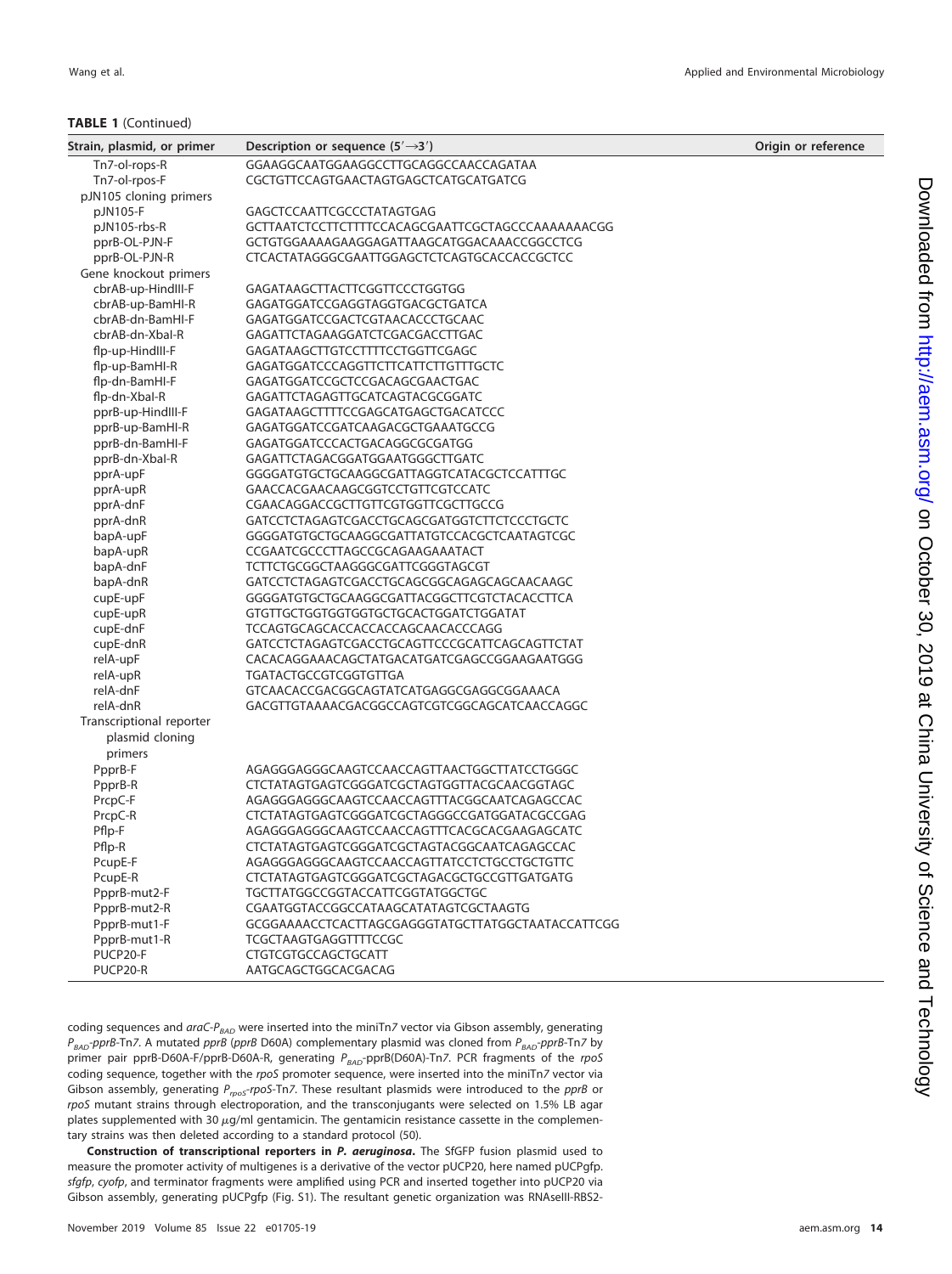sfgfp-T<sub>0</sub>T<sub>1</sub>-J23102-RBS2-cyofp-T-pUCP20, where J23102 is a constitutive promoter [\(http://parts.igem.org/](http://parts.igem.org/Promoters/Catalog/Anderson) [Promoters/Catalog/Anderson\)](http://parts.igem.org/Promoters/Catalog/Anderson). Constitutively expressed CyOFP provides a standard cell identification protocol to avoid the influence of fluorescence halo effect in different transcriptional reporters and also to avoid failures in cell mask determination when SfGFP intensities are weak. Cell masks identified from CyOFP images overlap well with cells in SfGFP images, thereby enabling the quantification of transcriptional activity for target promoters (see Fig. S8). To construct the transcriptional fusion plasmids, promoter regions of pprB, flp, rcpC, and cupE were amplified by PCR from the PAO1 genomic DNA. The primer sets are noted in [Table 1.](#page-12-0) Next, each fragment was cloned into pUCPgfp right before the RNAseIII site via Gibson assembly. The reporter plasmids were introduced into P. *aeruginosa* through chemical transformation. To introduce site mutations in the *pprB* promoter region of *pprB* transcriptional reporters, the wild-type pprB reporter plasmid was used as a template. Two fragments were amplified: the primer pairs PpprB-mut1-F/PUCP20-R and PpprB-mut1-R/PUCP20-F were used for RpoS binding site mutation, and PpprB-mut2-F/PUCP20-R and PpprB-mut2-R/PUCP20-F were used for PprB binding site mutation. Then, the fragments were ligated together via Gibson assembly, generating ppprB-mutRpoS-pUCPgfp (ppprB mut1-sfgfp) and ppprB-mutPprB-pUCPgfp (ppprB mut2-sfgfp) plasmids. These two plasmids were introduced into P. aeruginosa strains through electroporation. All transconjugants were selected on 1.5% LB agar plates supplemented with 30  $\mu$ g/ml gentamicin.

**Imaging of single cells of different promoter reporter strains and data analysis.** The bacterial culture samples were pipetted and loaded on a 2% (wt/vol) agarose FAB pad. Then, the pad was flipped onto a 0.15-mm cover glass so that the bacteria were sandwiched and lay flat between the agarose pad and the cover glass. Fluorescence images were acquired with a confocal microscope (IX-81; Olympus) equipped with a 100 x oil lens objective and an electron multiplying charge-coupled-device (EMCCD) camera (Andor iXon897). Twenty-five image fields of each sample were snapped, from which more than 500 cells were imaged. In each image field, two images were acquired, one SfGFP image and one CyOFP image. SfGFP and CyOFP were both excited using a 488 nm laser, and the fluorescence was collected through two emission filters, sized at 524  $\pm$  25 nm and 607  $\pm$  25 nm. Data analysis was conducted using an image processing algorithm coded using MATLAB. Cell masks were obtained from the CyOFP images, and then the SfGFP fluorescence of cells was measured by counting the mean intensities within corresponding cell masks in the SfGFP images.

**RNA-seq experiment.** Six parallel samples (50 ml each) were prepared, in which the overnight culture of PAO1 was diluted 50  $\times$  in FABS medium and grown until the exponential phase (OD<sub>600</sub> of  $\sim$  0.6) at 37°C under shaking conditions. Three samples were stored at  $-80^{\circ}$ C, while the remaining three samples were washed 3 times with FAB and finally resuspended in 50 ml FAB. These suspension cultures were cultivated for a further 6 h with shaking at  $37^{\circ}$ C and stored at  $-80^{\circ}$ C. Total RNA was extracted by using TRIzol reagent (catalog number 15596018; Invitrogen) and zirconia beads, precipitated with isopropanol at  $-20^{\circ}$ C for 1 h, washed with 70% ethanol, and dissolved in diethyl pyrocarbonate (DEPC)-treated water (AM9915; Ambion), according to the manufacturer's protocol. The concentration, RNA integrity number (RIN), 23S/16S, and size of total RNA were detected by using Agilent 2100 Bioanalyzer (Agilent RNA 6000 Nano kit). A NanoDrop was used to determine the purity of samples. mRNA was isolated by using an NEBNext Poly(A) mRNA magnetic isolation module according to the manufacturer's protocol. The total RNA samples were then used for library construction and sequencing. Libraries were sequenced on an Illumina HiSeq 2000 machine. The 100-nucleotide-long reads were mapped using HISAT software to the P. aeruginosa PAO1 RefSeq genome [\(NC\\_002516.2\)](https://www.ncbi.nlm.nih.gov/nuccore/NC_002516.2). The functional annotation information of P. aeruginosa was obtained from the Pseudomonas Genome Database [\(https://www.pseudomonas.com\)](https://www.pseudomonas.com). Genes with more than 5-fold transcriptional change under CSS are shown in Table S1.

Aggregation assay. Overnight cultures of the pprB overexpression (in pJN105) or wild-type strains were diluted 100 $\times$  in FABSgen medium supplemented with 0.02% (wt/vol) L-arabinose and grown to the exponential phase (OD<sub>600</sub> of  $\sim$ 0.6) at 37°C. To measure the size of bacterial aggregates, 200  $\mu$ l of each bacterial suspension was transferred to a 4-channel dish (D35C4-20-1-N; Cellvis) and left to stand for 10 min at room temperature. The bacterial aggregates were monitored under a bright-field microscope equipped with a  $60 \times$  oil lens objective. One hundred images containing at least 200 bacterial aggregates were obtained every time. Three parallel experiments were conducted for each sample. The sizes of aggregates were recorded using ImageJ software. For proteinase treatment, 20  $\mu$ l proteinase K (R7012; Tiangen) was added to 1 ml bacterial culture at exponential phase and incubated for 30 min at 37°C.

**Microfluidic experiment.** For the microfluidic experiment of the pprB overexpression (in pJN105) strains, the culture conditions were the same as those for the aggregation assay. For the microfluidic experiments of the PAO1 and *pprB* mutant strains, the culture condition was the same as those for the carbon starvation experiment for transcriptional reporter strains, without the addition of gentamicin. The microchip platform was fabricated with polydimethylsiloxane (PDMS) (Sylgard 184; Dow Corning) using standard soft lithography methods [\(52\)](#page-16-30). Wafers were coated with SU-8 photoresist (MicroChem Inc., Newton, MA, USA) to form film depositions of up to 20  $\mu$ m. The mold contained three parallel microchannels (length, 3 cm; width, 300  $\mu$ m; height, 20  $\mu$ m) and was firmly stuck to a heat-tolerant plastic tray. Ten milliliters of the PDMS mixture, consisting of cross-linker and prepolymer PDMS (1:10 [wt/wt]), was added to the tray and baked at 80°C for 2 h. The structure was then treated with a plasma cleaner (3 min) and bonded to a glass slide (Thermo Fisher Scientific Inc.; length, 55 mm; width, 24 mm; thickness, 0.17 mm). In total, 0.5 ml of bacterial culture was injected into the channel for each experiment. The FAB medium was in a 10-ml gas-tight syringe, and fluid flow was driven by a syringe pump (Phd2000; Harvard Apparatus, Holliston, MA).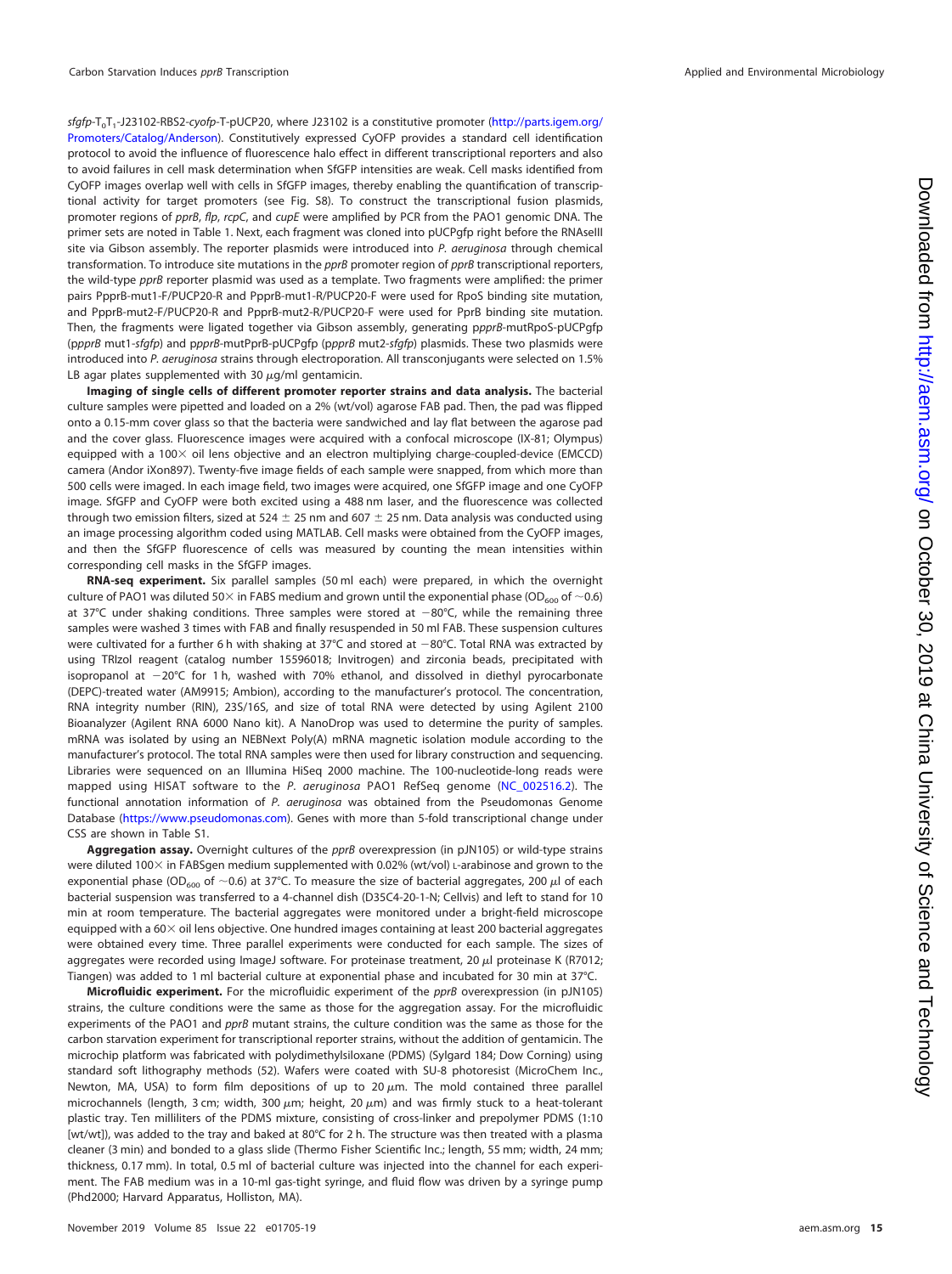**CFU measurement.** P. aeruginosa cultures cultivated under CSS for 0, 6, 12, and 36 h were diluted up to 5,000-fold with FAB medium and plated in triplicates onto LB agar plates. Colonies were counted after a 24-h incubation at 37°C.

**Colony biofilm experiment.** pprB, rcpC, flp, and cupE reporter strains of wild-type P. aeruginosa were grown to the exponential phase in FAB medium containing 30 mM succinate and 30  $\mu$ g/ml gentamicin, and then 2  $\mu$ l bacterial culture was gently dropped onto 1.5% agar plates containing the same medium. After the liquid on the culture plate evaporated, the plates were incubated upside down at 37°C for 6, 12, 24, 48, and 72 h. Cells were scratched from the surfaces of biofilm colonies and resuspended in FAB medium before undergoing fluorescence measurement via microscopy.

**Data availability.** All sequencing results were deposited in NCBI SRA under BioProject number [PRJNA550173](https://www.ncbi.nlm.nih.gov/bioproject/?term=PRJNA550173) and BioSample accession numbers [SAMN12109780](https://www.ncbi.nlm.nih.gov/biosample/SAMN12109780) to [SAMN12109785.](https://www.ncbi.nlm.nih.gov/biosample/SAMN12109785)

## **SUPPLEMENTAL MATERIAL**

Supplemental material for this article may be found at [https://doi.org/10.1128/AEM](https://doi.org/10.1128/AEM.01705-19) [.01705-19.](https://doi.org/10.1128/AEM.01705-19)

**SUPPLEMENTAL FILE 1**, PDF file, 0.6 MB. **SUPPLEMENTAL FILE 2**, XLSX file, 0.1 MB.

## **ACKNOWLEDGMENTS**

We thank Kangming Duan for providing the rpoS mutant strain. We thank J. D. Shrout for providing the PAO1 wild-type and *lasRrhlR* mutant strains.

This work was supported by The National Natural Science Foundation of China (31700087, 21774117, and 31700745) and Fundamental Research Funds for the Central Universities (WK3450000003).

Lei Ni and Fan Jin conceptualized the study; Wenhui Chen, Congcong Wang, Aiguo Xia, Rongrong Zhang, and Lei Ni were responsible for the methodology; Congcong Wang, Lei Ni, Fan Jin were responsible for the investigation; Lei Ni drafted the manuscript; and Shuai Yang and Fan Jin reviewed and edited the manuscript.

#### <span id="page-15-0"></span>**REFERENCES**

- 1. Driscoll JA, Brody SL, Kollef MH. 2007. The epidemiology, pathogenesis and treatment of Pseudomonas aeruginosa infections. Drugs 67:351–368. [https://doi.org/10.2165/00003495-200767030-00003.](https://doi.org/10.2165/00003495-200767030-00003)
- <span id="page-15-1"></span>2. Gellatly SL, Hancock R. 2013. Pseudomonas aeruginosa: new insights into pathogenesis and host defenses. Pathog Dis 67:159-173. [https://doi](https://doi.org/10.1111/2049-632X.12033) [.org/10.1111/2049-632X.12033.](https://doi.org/10.1111/2049-632X.12033)
- <span id="page-15-2"></span>3. Hauser AR. 2009. The type III secretion system of Pseudomonas aeruginosa: infection by injection. Nat Rev Microbiol 7:654-665. [https://](https://doi.org/10.1038/nrmicro2199) [doi.org/10.1038/nrmicro2199.](https://doi.org/10.1038/nrmicro2199)
- <span id="page-15-3"></span>4. Liang HH, Deng X, Li XF, Ye Y, Wu M. 2014. Molecular mechanisms of master regulator VqsM mediating quorum-sensing and antibiotic resistance in Pseudomonas aeruginosa. Nucleic Acids Res 42:10307–10320. [https://doi.org/10.1093/nar/gku586.](https://doi.org/10.1093/nar/gku586)
- 5. Breidenstein EBM, de la Fuente-Núñez C, Hancock REW. 2011. Pseudomonas aeruginosa: all roads lead to resistance. Trends Microbiol 19: 419 – 426. [https://doi.org/10.1016/j.tim.2011.04.005.](https://doi.org/10.1016/j.tim.2011.04.005)
- 6. Lister PD, Wolter DJ, Hanson ND. 2009. Antibacterial-resistant Pseudomonas aeruginosa: clinical impact and complex regulation of chromosomally encoded resistance mechanisms. Clin Microbiol Rev 22:582– 610. [https://doi.org/10.1128/CMR.00040-09.](https://doi.org/10.1128/CMR.00040-09)
- 7. Malhotra S, Limoli DH, English AE, Parsek MR, Wozniak DJ. 2018. Mixed communities of mucoid and nonmucoid Pseudomonas aeruginosa exhibit enhanced resistance to host antimicrobials. mBio 9:e00275-18. [https://doi.org/10.1128/mBio.00275-18.](https://doi.org/10.1128/mBio.00275-18)
- 8. Reichhardt C, Wong C, Passos da Silva D, Wozniak DJ, Parsek MR. 2018. CdrA interactions within the Pseudomonas aeruginosa biofilm matrix safeguard it from proteolysis and promote cellular packing. mBio 9:e01376-18. [https://doi.org/10.1128/mBio.01376-18.](https://doi.org/10.1128/mBio.01376-18)
- 9. Tseng BS, Reichhardt C, Merrihew GE, Araujo-Hernandez SA, Harrison JJ, MacCoss MJ, Parsek MR. 2018. A biofilm matrix-associated protease inhibitor protects Pseudomonas aeruginosa from proteolytic attack. mBio 9:e00543-18. [https://doi.org/10.1128/mBio.00543-18.](https://doi.org/10.1128/mBio.00543-18)
- <span id="page-15-5"></span><span id="page-15-4"></span>10. Costerton JW, Stewart PS, Greenberg EP. 1999. Bacterial biofilms: a common cause of persistent infections. Science 284:1318 –1322. [https://](https://doi.org/10.1126/science.284.5418.1318) [doi.org/10.1126/science.284.5418.1318.](https://doi.org/10.1126/science.284.5418.1318)
- 11. Hall-Stoodley L, Costerton JW, Stoodley P. 2004. Bacterial biofilms: from

the natural environment to infectious diseases. Nat Rev Microbiol 2:95–108. [https://doi.org/10.1038/nrmicro821.](https://doi.org/10.1038/nrmicro821)

- <span id="page-15-6"></span>12. Flemming H-C, Wingender J. 2010. The biofilm matrix. Nat Rev Microbiol 8:623– 633. [https://doi.org/10.1038/nrmicro2415.](https://doi.org/10.1038/nrmicro2415)
- 13. Yu S, Wei Q, Zhao T, Guo Y, Ma LZ. 2016. A survival strategy for Pseudomonas aeruginosa that uses exopolysaccharides to sequester and store iron to stimulate Psl-dependent biofilm formation. Appl Environ Microbiol 82:6403– 6413. [https://doi.org/10.1128/AEM.01307-16.](https://doi.org/10.1128/AEM.01307-16)
- 14. Wei Q, Ma L. 2013. Biofilm matrix and its regulation in Pseudomonas aeruginosa. Int J Mol Sci 14:20983–21005. [https://doi.org/10.3390/](https://doi.org/10.3390/ijms141020983) [ijms141020983.](https://doi.org/10.3390/ijms141020983)
- <span id="page-15-8"></span><span id="page-15-7"></span>15. Flemming H-C, Neu TR, Wozniak DJ. 2007. The EPS matrix: the "house of biofilm cells. J Bacteriol 189:7945–7947. [https://doi.org/10.1128/JB](https://doi.org/10.1128/JB.00858-07) [.00858-07.](https://doi.org/10.1128/JB.00858-07)
- <span id="page-15-9"></span>16. Vu B, Chen M, Crawford RJ, Ivanova EP. 2009. Bacterial extracellular polysaccharides involved in biofilm formation. Molecules 14:2535–2554. [https://doi.org/10.3390/molecules14072535.](https://doi.org/10.3390/molecules14072535)
- 17. Colvin KM, Gordon VD, Murakami K, Borlee BR, Wozniak DJ, Wong GCL, Parsek MR. 2011. The Pel polysaccharide can serve a structural and protective role in the biofilm matrix of Pseudomonas aeruginosa. PLoS Pathog 7:e1001264. [https://doi.org/10.1371/journal.ppat.1001264.](https://doi.org/10.1371/journal.ppat.1001264)
- 18. Jennings LK, Storek KM, Ledvina HE, Coulon C, Marmont LS, Sadovskaya I, Secor PR, Tseng BS, Scian M, Filloux A, Wozniak DJ, Howell PL, Parsek MR. 2015. Pel is a cationic exopolysaccharide that cross-links extracellular DNA in the Pseudomonas aeruginosa biofilm matrix. Proc Natl Acad Sci U S A 112:11353–11358. [https://doi.org/10.1073/pnas.1503058112.](https://doi.org/10.1073/pnas.1503058112)
- 19. Wang S, Liu X, Liu H, Zhang L, Guo Y, Yu S, Wozniak DJ, Ma LZ. 2015. The exopolysaccharide Psl-eDNA interaction enables the formation of a biofilm skeleton in Pseudomonas aeruginosa. Environ Microbiol Rep 7:330 –340. [https://doi.org/10.1111/1758-2229.12252.](https://doi.org/10.1111/1758-2229.12252)
- <span id="page-15-10"></span>20. Yu S, Su T, Wu H, Liu S, Wang D, Zhao T, Jin Z, Du W, Zhu M-J, Chua SL, Yang L, Zhu D, Gu L, Ma LZ. 2015. PslG, a self-produced glycosyl hydrolase, triggers biofilm disassembly by disrupting exopolysaccharide matrix. Cell Res 25:1352–1367. [https://doi.org/10.1038/cr.2015.129.](https://doi.org/10.1038/cr.2015.129)
- <span id="page-15-11"></span>21. Zhao K, Tseng BS, Beckerman B, Jin F, Gibiansky ML, Harrison JJ, Luijten E, Parsek MR, Wong G. 2013. Psl trails guide exploration and microcolony